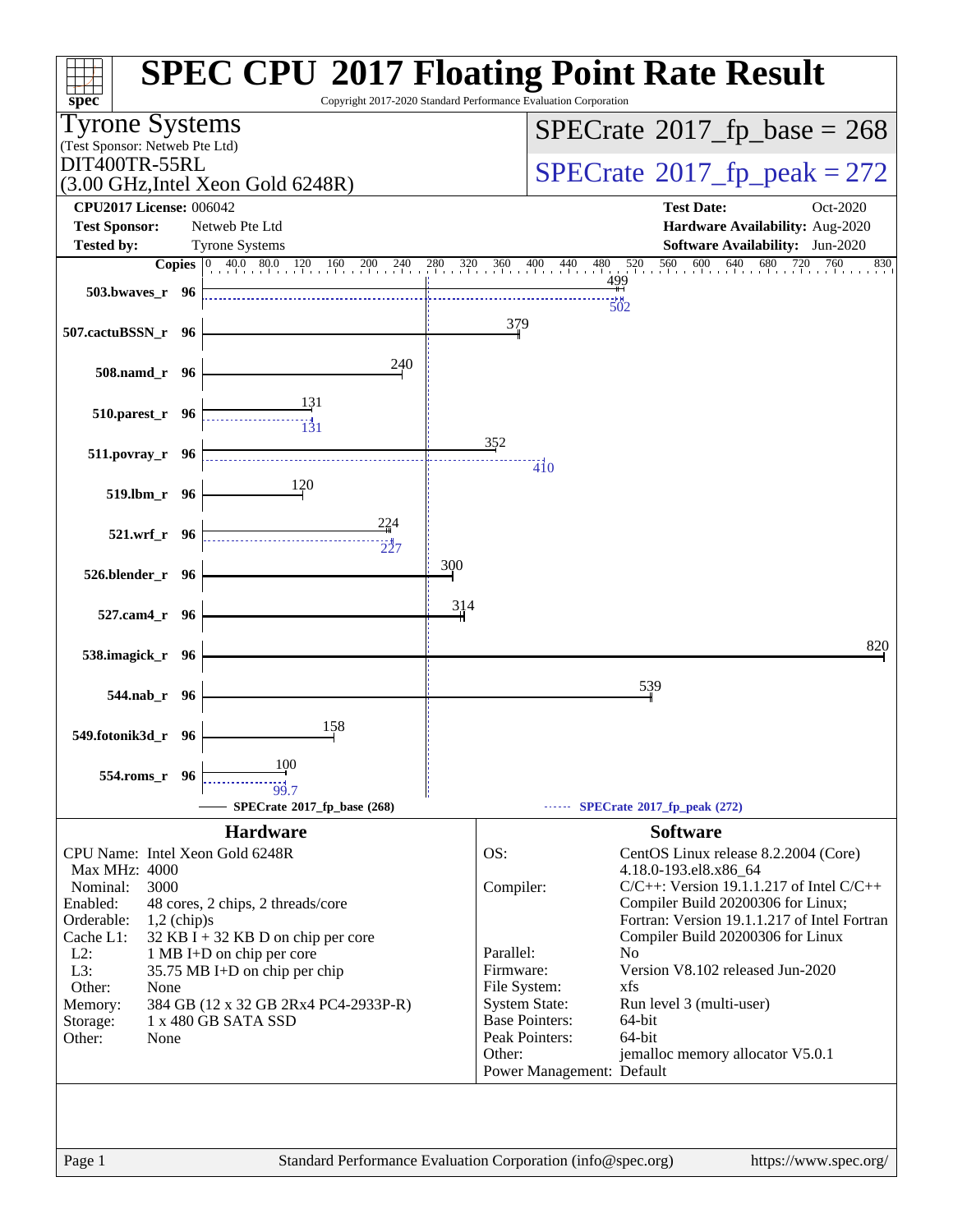Copyright 2017-2020 Standard Performance Evaluation Corporation

### Tyrone Systems

(Test Sponsor: Netweb Pte Ltd)

(3.00 GHz,Intel Xeon Gold 6248R)

# $SPECTate$ <sup>®</sup>[2017\\_fp\\_base =](http://www.spec.org/auto/cpu2017/Docs/result-fields.html#SPECrate2017fpbase) 268

## $\text{DIT400TR-55RL}$ <br>(3.00 GHz Intel Xeon Gold 6248R)  $\text{SPECrate}$  $\text{SPECrate}$  $\text{SPECrate}$ <sup>®</sup>[2017\\_fp\\_peak = 2](http://www.spec.org/auto/cpu2017/Docs/result-fields.html#SPECrate2017fppeak)72

**[CPU2017 License:](http://www.spec.org/auto/cpu2017/Docs/result-fields.html#CPU2017License)** 006042 **[Test Date:](http://www.spec.org/auto/cpu2017/Docs/result-fields.html#TestDate)** Oct-2020 **[Test Sponsor:](http://www.spec.org/auto/cpu2017/Docs/result-fields.html#TestSponsor)** Netweb Pte Ltd **[Hardware Availability:](http://www.spec.org/auto/cpu2017/Docs/result-fields.html#HardwareAvailability)** Aug-2020 **[Tested by:](http://www.spec.org/auto/cpu2017/Docs/result-fields.html#Testedby)** Tyrone Systems **[Software Availability:](http://www.spec.org/auto/cpu2017/Docs/result-fields.html#SoftwareAvailability)** Jun-2020

### **[Results Table](http://www.spec.org/auto/cpu2017/Docs/result-fields.html#ResultsTable)**

|                                         | <b>Base</b>   |                |       |                |              | <b>Peak</b>    |            |               |                |              |                |              |                |              |
|-----------------------------------------|---------------|----------------|-------|----------------|--------------|----------------|------------|---------------|----------------|--------------|----------------|--------------|----------------|--------------|
| <b>Benchmark</b>                        | <b>Copies</b> | <b>Seconds</b> | Ratio | <b>Seconds</b> | <b>Ratio</b> | <b>Seconds</b> | Ratio      | <b>Copies</b> | <b>Seconds</b> | <b>Ratio</b> | <b>Seconds</b> | <b>Ratio</b> | <b>Seconds</b> | <b>Ratio</b> |
| 503.bwaves_r                            | 96            | 1936           | 497   | 1929           | 499          | 1899           | 507        | 96            | 1917           | 502          | 1905           | 505          | 1939           | 497          |
| 507.cactuBSSN r                         | 96            | 319            | 381   | 321            | 379          | 321            | 379        | 96            | 319            | 381          | 321            | 379          | 321            | <u>379</u>   |
| $508$ .namd $r$                         | 96            | 381            | 240   | 381            | 240          | 381            | 239        | 96            | 381            | 240          | 381            | 240          | 381            | 239          |
| $510.parest_r$                          | 96            | 1913           | 131   | 1919           | 131          | 1913           | 131        | 96            | 1918           | 131          | 1905           | 132          | 1913           | <u>131</u>   |
| 511.povray_r                            | 96            | 637            | 352   | 637            | 352          | 636            | 352        | 96            | 547            | 410          | 545            | 411          | 547            | 410          |
| 519.lbm r                               | 96            | 842            | 120   | 842            | 120          | 842            | <u>120</u> | 96            | 842            | 120          | 842            | 120          | 842            | <u>120</u>   |
| $521$ .wrf r                            | 96            | 950            | 226   | 972            | 221          | 962            | 224        | 96            | 948            | 227          | 948            | 227          | 942            | 228          |
| 526.blender r                           | 96            | 488            | 299   | 488            | 300          | 486            | 301        | 96            | 488            | 299          | 488            | 300          | 486            | 301          |
| $527.cam4_r$                            | 96            | 542            | 310   | 536            | 314          | 533            | 315        | 96            | 542            | 310          | 536            | 314          | 533            | 315          |
| 538.imagick_r                           | 96            | 291            | 820   | 291            | 820          | 292            | 819        | 96            | <u>291</u>     | 820          | 291            | 820          | 292            | 819          |
| 544.nab r                               | 96            | 300            | 538   | 299            | 540          | 300            | 539        | 96            | 300            | 538          | 299            | 540          | 300            | 539          |
| 549.fotonik3d r                         | 96            | 2371           | 158   | 2377           | 157          | 2372           | 158        | 96            | 2371           | 158          | 2377           | 157          | 2372           | 158          |
| $554$ .roms_r                           | 96            | 1532           | 99.6  | 1519           | 100          | 1522           | 100        | 96            | 1530           | 99.7         | 1529           | 99.8         | 1532           | 99.6         |
| $SPECrate^{\circ}2017$ fp base =<br>268 |               |                |       |                |              |                |            |               |                |              |                |              |                |              |

**[SPECrate](http://www.spec.org/auto/cpu2017/Docs/result-fields.html#SPECrate2017fppeak)[2017\\_fp\\_peak =](http://www.spec.org/auto/cpu2017/Docs/result-fields.html#SPECrate2017fppeak) 272**

Results appear in the [order in which they were run.](http://www.spec.org/auto/cpu2017/Docs/result-fields.html#RunOrder) Bold underlined text [indicates a median measurement.](http://www.spec.org/auto/cpu2017/Docs/result-fields.html#Median)

### **[Submit Notes](http://www.spec.org/auto/cpu2017/Docs/result-fields.html#SubmitNotes)**

 The numactl mechanism was used to bind copies to processors. The config file option 'submit' was used to generate numactl commands to bind each copy to a specific processor. For details, please see the config file.

### **[Operating System Notes](http://www.spec.org/auto/cpu2017/Docs/result-fields.html#OperatingSystemNotes)**

Stack size set to unlimited using "ulimit -s unlimited"

### **[Environment Variables Notes](http://www.spec.org/auto/cpu2017/Docs/result-fields.html#EnvironmentVariablesNotes)**

Environment variables set by runcpu before the start of the run: LD\_LIBRARY\_PATH = "/home/cpu2017/lib/intel64:/home/cpu2017/je5.0.1-64" MALLOC\_CONF = "retain:true"

### **[General Notes](http://www.spec.org/auto/cpu2017/Docs/result-fields.html#GeneralNotes)**

 Binaries compiled on a system with 2x Intel Xeon 4214R CPU + 384 GB RAM memory using Centos 8.2 x86\_64 Transparent Huge Pages enabled by default Prior to runcpu invocation Filesystem page cache synced and cleared with:

**(Continued on next page)**

| e 2 |  |
|-----|--|
|-----|--|

Page 2 Standard Performance Evaluation Corporation [\(info@spec.org\)](mailto:info@spec.org) <https://www.spec.org/>

# **[spec](http://www.spec.org/)**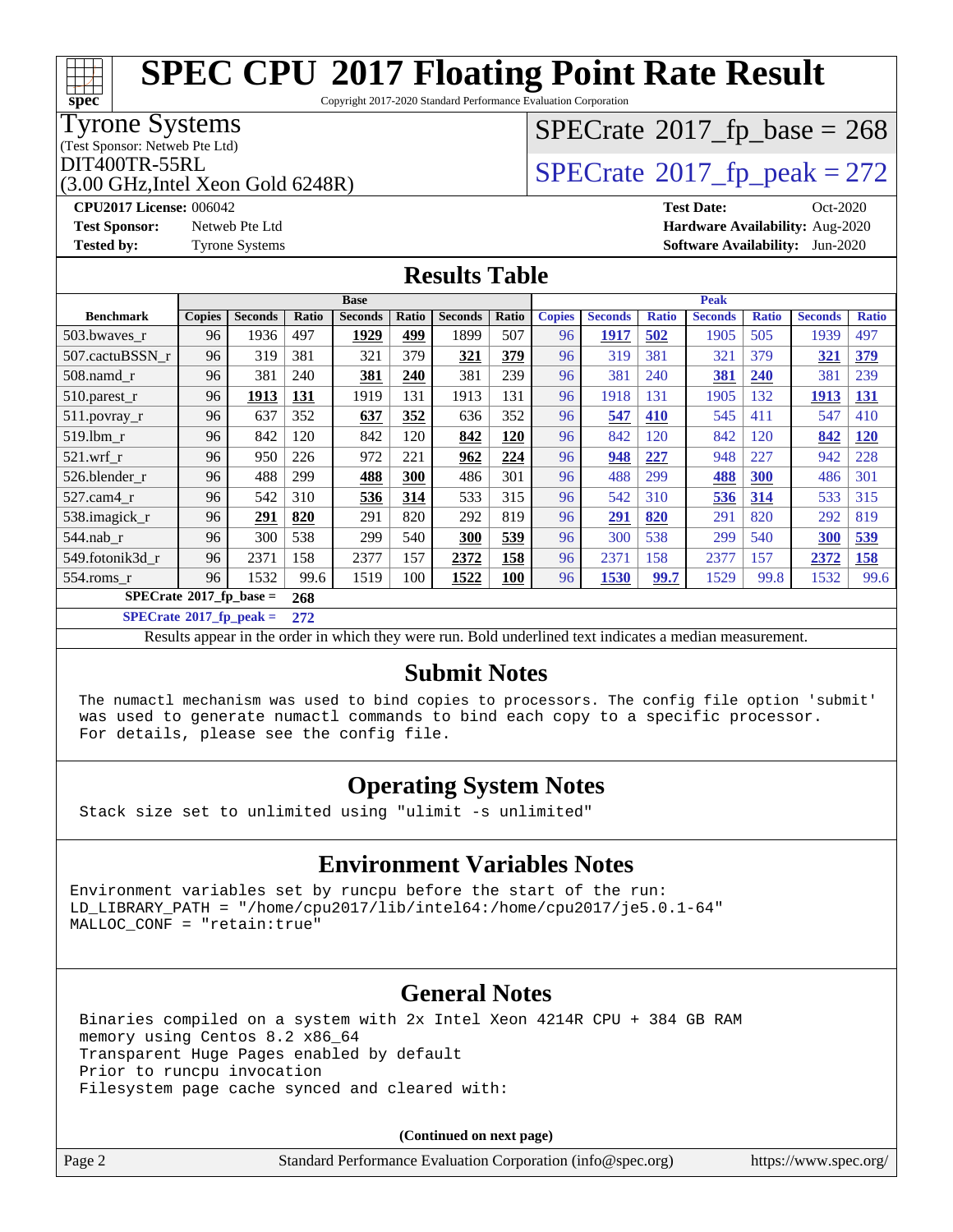Copyright 2017-2020 Standard Performance Evaluation Corporation

### Tyrone Systems

(Test Sponsor: Netweb Pte Ltd)

 $SPECTate$ <sup>®</sup>[2017\\_fp\\_base =](http://www.spec.org/auto/cpu2017/Docs/result-fields.html#SPECrate2017fpbase) 268

(3.00 GHz,Intel Xeon Gold 6248R)

 $\text{DIT400TR-55RL}$ <br>(3.00 GHz Intel Xeon Gold 6248R)  $\text{SPECrate}$  $\text{SPECrate}$  $\text{SPECrate}$ <sup>®</sup>[2017\\_fp\\_peak = 2](http://www.spec.org/auto/cpu2017/Docs/result-fields.html#SPECrate2017fppeak)72

**[CPU2017 License:](http://www.spec.org/auto/cpu2017/Docs/result-fields.html#CPU2017License)** 006042 **[Test Date:](http://www.spec.org/auto/cpu2017/Docs/result-fields.html#TestDate)** Oct-2020

**[Test Sponsor:](http://www.spec.org/auto/cpu2017/Docs/result-fields.html#TestSponsor)** Netweb Pte Ltd **[Hardware Availability:](http://www.spec.org/auto/cpu2017/Docs/result-fields.html#HardwareAvailability)** Aug-2020 **[Tested by:](http://www.spec.org/auto/cpu2017/Docs/result-fields.html#Testedby)** Tyrone Systems **[Software Availability:](http://www.spec.org/auto/cpu2017/Docs/result-fields.html#SoftwareAvailability)** Jun-2020

### **[General Notes \(Continued\)](http://www.spec.org/auto/cpu2017/Docs/result-fields.html#GeneralNotes)**

 sync; echo 3> /proc/sys/vm/drop\_caches runcpu command invoked through numactl i.e.: numactl --interleave=all runcpu <etc> NA: The test sponsor attests, as of date of publication, that CVE-2017-5754 (Meltdown) is mitigated in the system as tested and documented. Yes: The test sponsor attests, as of date of publication, that CVE-2017-5753 (Spectre variant 1) is mitigated in the system as tested and documented. Yes: The test sponsor attests, as of date of publication, that CVE-2017-5715 (Spectre variant 2) is mitigated in the system as tested and documented. jemalloc, a general purpose malloc implementation built with the RedHat Enterprise 7.5, and the system compiler gcc 4.8.5 sources available from jemalloc.net or<https://github.com/jemalloc/jemalloc/releases>

### **[Platform Notes](http://www.spec.org/auto/cpu2017/Docs/result-fields.html#PlatformNotes)**

Page 3 Standard Performance Evaluation Corporation [\(info@spec.org\)](mailto:info@spec.org) <https://www.spec.org/> Sysinfo program /home/cpu2017/bin/sysinfo Rev: r6365 of 2019-08-21 295195f888a3d7edb1e6e46a485a0011 running on localhost.localdomain Sat Oct 10 21:05:49 2020 SUT (System Under Test) info as seen by some common utilities. For more information on this section, see <https://www.spec.org/cpu2017/Docs/config.html#sysinfo> From /proc/cpuinfo model name : Intel(R) Xeon(R) Gold 6248R CPU @ 3.00GHz 2 "physical id"s (chips) 96 "processors" cores, siblings (Caution: counting these is hw and system dependent. The following excerpts from /proc/cpuinfo might not be reliable. Use with caution.) cpu cores : 24 siblings : 48 physical 0: cores 0 1 2 3 4 5 6 9 10 11 12 13 16 17 18 19 20 21 24 25 26 27 28 29 physical 1: cores 0 1 2 3 4 5 6 8 9 10 11 12 13 16 17 18 19 20 21 25 26 27 28 29 From lscpu: Architecture: x86\_64 CPU op-mode(s): 32-bit, 64-bit Byte Order: Little Endian CPU(s): 96 On-line CPU(s) list: 0-95 Thread(s) per core: 2 Core(s) per socket: 24 Socket(s): 2 NUMA node(s): 2 Vendor ID: GenuineIntel **(Continued on next page)**

**[spec](http://www.spec.org/)**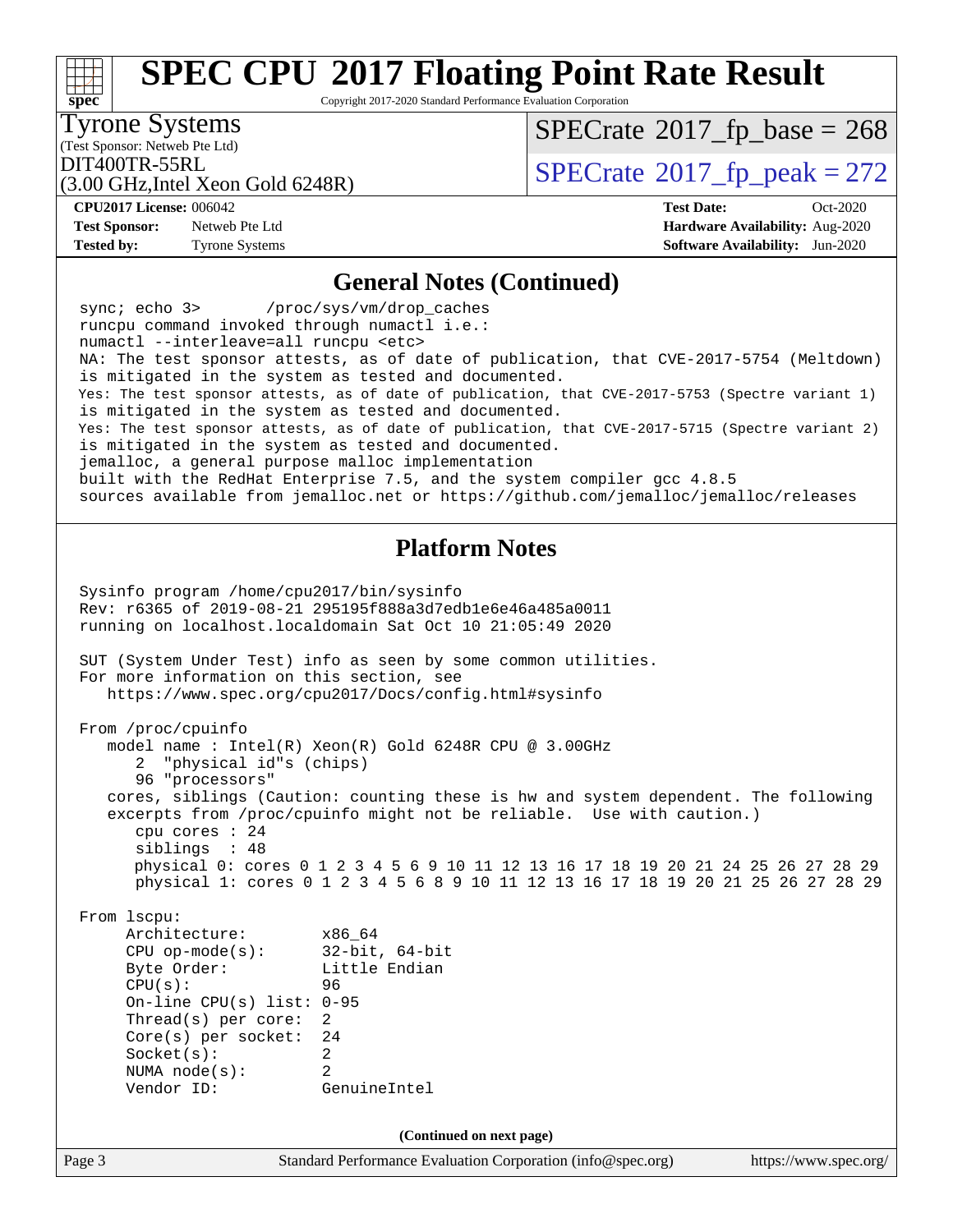Copyright 2017-2020 Standard Performance Evaluation Corporation

Tyrone Systems

**[spec](http://www.spec.org/)**

(Test Sponsor: Netweb Pte Ltd)

 $SPECTate$ <sup>®</sup>[2017\\_fp\\_base =](http://www.spec.org/auto/cpu2017/Docs/result-fields.html#SPECrate2017fpbase) 268

(3.00 GHz,Intel Xeon Gold 6248R)

 $DIT400TR-55RL$ <br>(3.00 GHz Intel Xeon Gold 6248R) [SPECrate](http://www.spec.org/auto/cpu2017/Docs/result-fields.html#SPECrate2017fppeak)®[2017\\_fp\\_peak = 2](http://www.spec.org/auto/cpu2017/Docs/result-fields.html#SPECrate2017fppeak)72

**[CPU2017 License:](http://www.spec.org/auto/cpu2017/Docs/result-fields.html#CPU2017License)** 006042 **[Test Date:](http://www.spec.org/auto/cpu2017/Docs/result-fields.html#TestDate)** Oct-2020 **[Test Sponsor:](http://www.spec.org/auto/cpu2017/Docs/result-fields.html#TestSponsor)** Netweb Pte Ltd **[Hardware Availability:](http://www.spec.org/auto/cpu2017/Docs/result-fields.html#HardwareAvailability)** Aug-2020 **[Tested by:](http://www.spec.org/auto/cpu2017/Docs/result-fields.html#Testedby)** Tyrone Systems **[Software Availability:](http://www.spec.org/auto/cpu2017/Docs/result-fields.html#SoftwareAvailability)** Jun-2020

#### **[Platform Notes \(Continued\)](http://www.spec.org/auto/cpu2017/Docs/result-fields.html#PlatformNotes)**

 CPU family: 6 Model: 85 Model name: Intel(R) Xeon(R) Gold 6248R CPU @ 3.00GHz Stepping: 7 CPU MHz: 3417.861 CPU max MHz: 4000.0000 CPU min MHz: 1200.0000 BogoMIPS: 6000.00 Virtualization: VT-x L1d cache: 32K L1i cache: 32K L2 cache: 1024K L3 cache: 36608K NUMA node0 CPU(s): 0-23,48-71 NUMA node1 CPU(s): 24-47,72-95 Flags: fpu vme de pse tsc msr pae mce cx8 apic sep mtrr pge mca cmov pat pse36 clflush dts acpi mmx fxsr sse sse2 ss ht tm pbe syscall nx pdpe1gb rdtscp lm constant\_tsc art arch\_perfmon pebs bts rep\_good nopl xtopology nonstop\_tsc cpuid aperfmperf pni pclmulqdq dtes64 monitor ds\_cpl vmx smx est tm2 ssse3 sdbg fma cx16 xtpr pdcm pcid dca sse4\_1 sse4\_2 x2apic movbe popcnt tsc\_deadline\_timer aes xsave avx f16c rdrand lahf\_lm abm 3dnowprefetch cpuid\_fault epb cat\_l3 cdp\_l3 invpcid\_single intel\_ppin ssbd mba ibrs ibpb stibp ibrs\_enhanced tpr\_shadow vnmi flexpriority ept vpid fsgsbase tsc\_adjust bmi1 hle avx2 smep bmi2 erms invpcid rtm cqm mpx rdt\_a avx512f avx512dq rdseed adx smap clflushopt clwb intel\_pt avx512cd avx512bw avx512vl xsaveopt xsavec xgetbv1 xsaves cqm\_llc cqm\_occup\_llc cqm\_mbm\_total cqm\_mbm\_local dtherm ida arat pln pts hwp hwp\_act\_window hwp\_epp hwp\_pkg\_req pku ospke avx512\_vnni md\_clear flush\_l1d arch\_capabilities /proc/cpuinfo cache data cache size : 36608 KB From numactl --hardware WARNING: a numactl 'node' might or might not correspond to a physical chip. available: 2 nodes (0-1) node 0 cpus: 0 1 2 3 4 5 6 7 8 9 10 11 12 13 14 15 16 17 18 19 20 21 22 23 48 49 50 51 52 53 54 55 56 57 58 59 60 61 62 63 64 65 66 67 68 69 70 71 node 0 size: 192073 MB node 0 free: 168954 MB node 1 cpus: 24 25 26 27 28 29 30 31 32 33 34 35 36 37 38 39 40 41 42 43 44 45 46 47 72 73 74 75 76 77 78 79 80 81 82 83 84 85 86 87 88 89 90 91 92 93 94 95 node 1 size: 193525 MB node 1 free: 173115 MB node distances: node 0 1 0: 10 21 1: 21 10 **(Continued on next page)**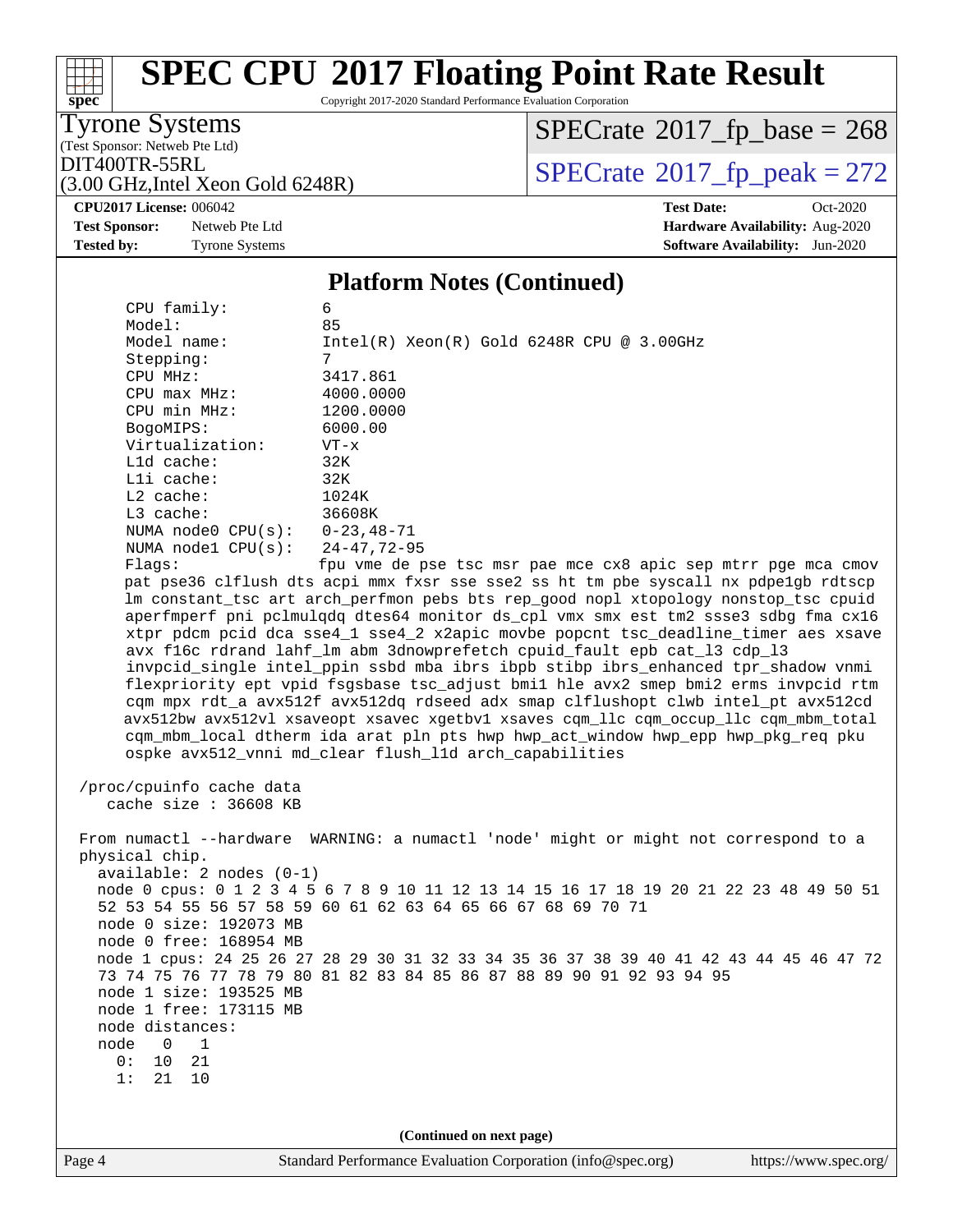#### **[spec](http://www.spec.org/) [SPEC CPU](http://www.spec.org/auto/cpu2017/Docs/result-fields.html#SPECCPU2017FloatingPointRateResult)[2017 Floating Point Rate Result](http://www.spec.org/auto/cpu2017/Docs/result-fields.html#SPECCPU2017FloatingPointRateResult)** Copyright 2017-2020 Standard Performance Evaluation Corporation (Test Sponsor: Netweb Pte Ltd) Tyrone Systems (3.00 GHz,Intel Xeon Gold 6248R)  $\text{DIT400TR-55RL}$ <br>(3.00 GHz Intel Xeon Gold 6248R)  $\text{SPECrate}$  $\text{SPECrate}$  $\text{SPECrate}$ <sup>®</sup>[2017\\_fp\\_peak = 2](http://www.spec.org/auto/cpu2017/Docs/result-fields.html#SPECrate2017fppeak)72  $SPECTate$ <sup>®</sup>[2017\\_fp\\_base =](http://www.spec.org/auto/cpu2017/Docs/result-fields.html#SPECrate2017fpbase) 268 **[CPU2017 License:](http://www.spec.org/auto/cpu2017/Docs/result-fields.html#CPU2017License)** 006042 **[Test Date:](http://www.spec.org/auto/cpu2017/Docs/result-fields.html#TestDate)** Oct-2020 **[Test Sponsor:](http://www.spec.org/auto/cpu2017/Docs/result-fields.html#TestSponsor)** Netweb Pte Ltd **[Hardware Availability:](http://www.spec.org/auto/cpu2017/Docs/result-fields.html#HardwareAvailability)** Aug-2020 **[Tested by:](http://www.spec.org/auto/cpu2017/Docs/result-fields.html#Testedby)** Tyrone Systems **[Software Availability:](http://www.spec.org/auto/cpu2017/Docs/result-fields.html#SoftwareAvailability)** Jun-2020 **[Platform Notes \(Continued\)](http://www.spec.org/auto/cpu2017/Docs/result-fields.html#PlatformNotes)** From /proc/meminfo MemTotal: 394853020 kB HugePages\_Total: 0 Hugepagesize: 2048 kB From /etc/\*release\* /etc/\*version\* centos-release: CentOS Linux release 8.2.2004 (Core) centos-release-upstream: Derived from Red Hat Enterprise Linux 8.2 (Source) os-release: NAME="CentOS Linux" VERSION="8 (Core)" ID="centos" ID\_LIKE="rhel fedora" VERSION\_ID="8" PLATFORM\_ID="platform:el8" PRETTY\_NAME="CentOS Linux 8 (Core)" ANSI\_COLOR="0;31" redhat-release: CentOS Linux release 8.2.2004 (Core) system-release: CentOS Linux release 8.2.2004 (Core) system-release-cpe: cpe:/o:centos:centos:8 uname -a: Linux localhost.localdomain 4.18.0-193.el8.x86\_64 #1 SMP Fri May 8 10:59:10 UTC 2020 x86\_64 x86\_64 x86\_64 GNU/Linux Kernel self-reported vulnerability status: itlb\_multihit: KVM: Mitigation: Split huge pages CVE-2018-3620 (L1 Terminal Fault): Not affected Microarchitectural Data Sampling: Not affected CVE-2017-5754 (Meltdown): Not affected CVE-2018-3639 (Speculative Store Bypass): Mitigation: Speculative Store Bypass disabled via prctl and seccomp CVE-2017-5753 (Spectre variant 1): Mitigation: usercopy/swapgs barriers and \_\_user pointer sanitization CVE-2017-5715 (Spectre variant 2): Mitigation: Enhanced IBRS, IBPB: conditional, RSB filling tsx\_async\_abort: Mitigation: Clear CPU buffers; SMT vulnerable run-level 3 Oct 10 12:05 SPEC is set to: /home/cpu2017 Filesystem Type Size Used Avail Use% Mounted on /dev/mapper/cl-home xfs 392G 46G 347G 12% /home From /sys/devices/virtual/dmi/id BIOS: American Megatrends Inc. V8.102 06/09/2020 **(Continued on next page)**

Page 5 Standard Performance Evaluation Corporation [\(info@spec.org\)](mailto:info@spec.org) <https://www.spec.org/>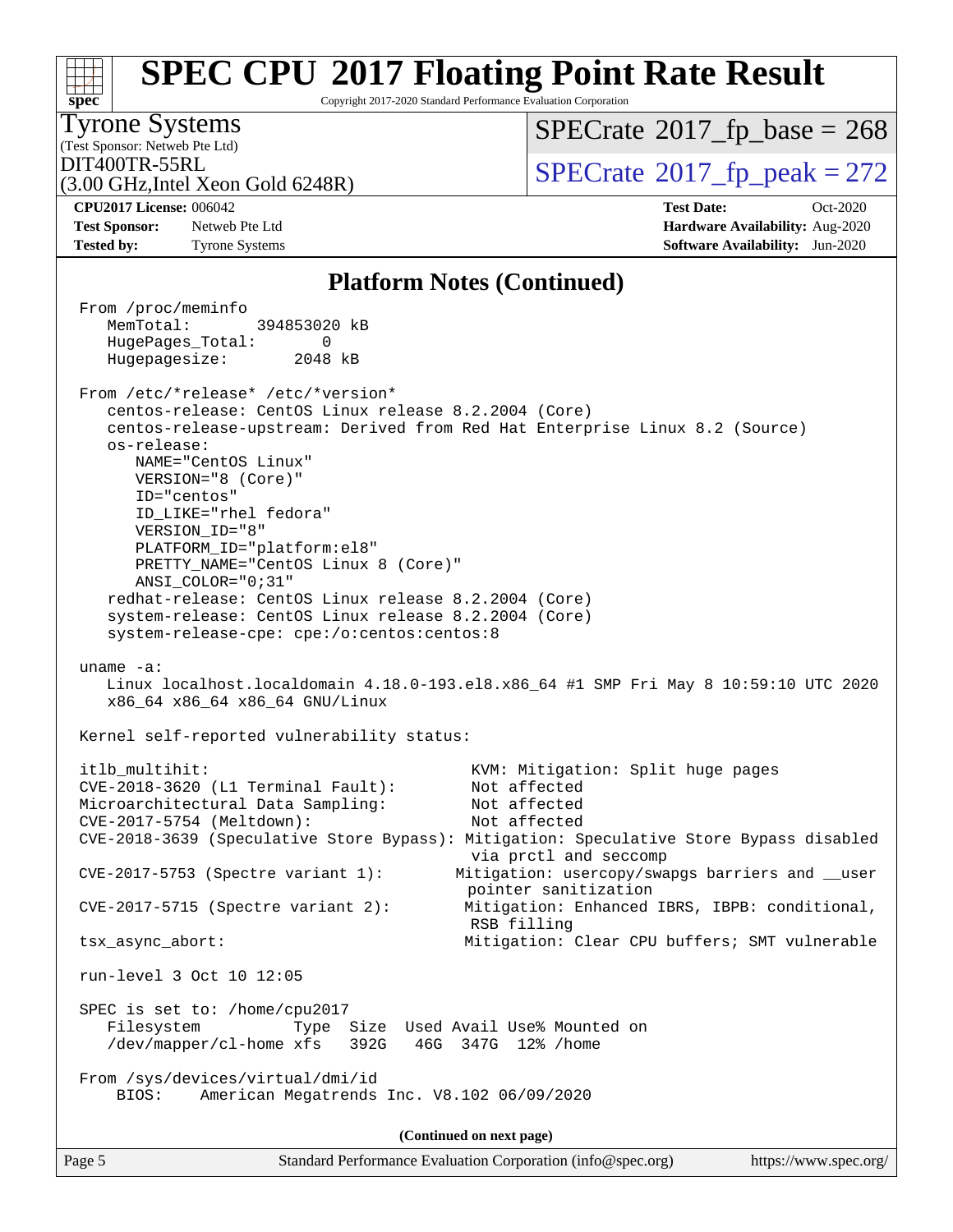Copyright 2017-2020 Standard Performance Evaluation Corporation

(Test Sponsor: Netweb Pte Ltd) Tyrone Systems

**[spec](http://www.spec.org/)**<sup>®</sup>

 $SPECTate$ <sup>®</sup>[2017\\_fp\\_base =](http://www.spec.org/auto/cpu2017/Docs/result-fields.html#SPECrate2017fpbase) 268

(3.00 GHz,Intel Xeon Gold 6248R)

 $DIT400TR-55RL$ <br>(3.00 GHz Intel Xeon Gold 6248R) [SPECrate](http://www.spec.org/auto/cpu2017/Docs/result-fields.html#SPECrate2017fppeak)®[2017\\_fp\\_peak = 2](http://www.spec.org/auto/cpu2017/Docs/result-fields.html#SPECrate2017fppeak)72

**[Test Sponsor:](http://www.spec.org/auto/cpu2017/Docs/result-fields.html#TestSponsor)** Netweb Pte Ltd **[Hardware Availability:](http://www.spec.org/auto/cpu2017/Docs/result-fields.html#HardwareAvailability)** Aug-2020 **[Tested by:](http://www.spec.org/auto/cpu2017/Docs/result-fields.html#Testedby)** Tyrone Systems **[Software Availability:](http://www.spec.org/auto/cpu2017/Docs/result-fields.html#SoftwareAvailability)** Jun-2020

**[CPU2017 License:](http://www.spec.org/auto/cpu2017/Docs/result-fields.html#CPU2017License)** 006042 **[Test Date:](http://www.spec.org/auto/cpu2017/Docs/result-fields.html#TestDate)** Oct-2020

### **[Platform Notes \(Continued\)](http://www.spec.org/auto/cpu2017/Docs/result-fields.html#PlatformNotes)**

 Vendor: Tyrone Systems Product: TP12XH-L2I Product Family: empty Serial: empty

 Additional information from dmidecode follows. WARNING: Use caution when you interpret this section. The 'dmidecode' program reads system data which is "intended to allow hardware to be accurately determined", but the intent may not be met, as there are frequent changes to hardware, firmware, and the "DMTF SMBIOS" standard. Memory:

12x Samsung M393A4K40CB2-CVF 32 GB 2 rank 2933

(End of data from sysinfo program)

### **[Compiler Version Notes](http://www.spec.org/auto/cpu2017/Docs/result-fields.html#CompilerVersionNotes)**

Page 6 Standard Performance Evaluation Corporation [\(info@spec.org\)](mailto:info@spec.org) <https://www.spec.org/> ============================================================================== C | 519.lbm\_r(base, peak) 538.imagick\_r(base, peak) | 544.nab\_r(base, peak) ------------------------------------------------------------------------------ Intel(R) C Compiler for applications running on Intel(R) 64, Version 2021.1 NextGen Build 20200304 Copyright (C) 1985-2020 Intel Corporation. All rights reserved. ------------------------------------------------------------------------------ ============================================================================== C++ | 508.namd\_r(base, peak) 510.parest\_r(base, peak) ------------------------------------------------------------------------------ Intel(R) C++ Compiler for applications running on Intel(R) 64, Version 2021.1 NextGen Build 20200304 Copyright (C) 1985-2020 Intel Corporation. All rights reserved. ------------------------------------------------------------------------------ ==============================================================================  $C++$ ,  $C$  | 511.povray\_r(base) 526.blender\_r(base, peak) ------------------------------------------------------------------------------ Intel(R) C++ Compiler for applications running on Intel(R) 64, Version 2021.1 NextGen Build 20200304 Copyright (C) 1985-2020 Intel Corporation. All rights reserved. Intel(R) C Compiler for applications running on Intel(R) 64, Version 2021.1 NextGen Build 20200304 Copyright (C) 1985-2020 Intel Corporation. All rights reserved. ------------------------------------------------------------------------------ ==============================================================================  $C_{++}$ , C  $|$  511. povray r(peak) **(Continued on next page)**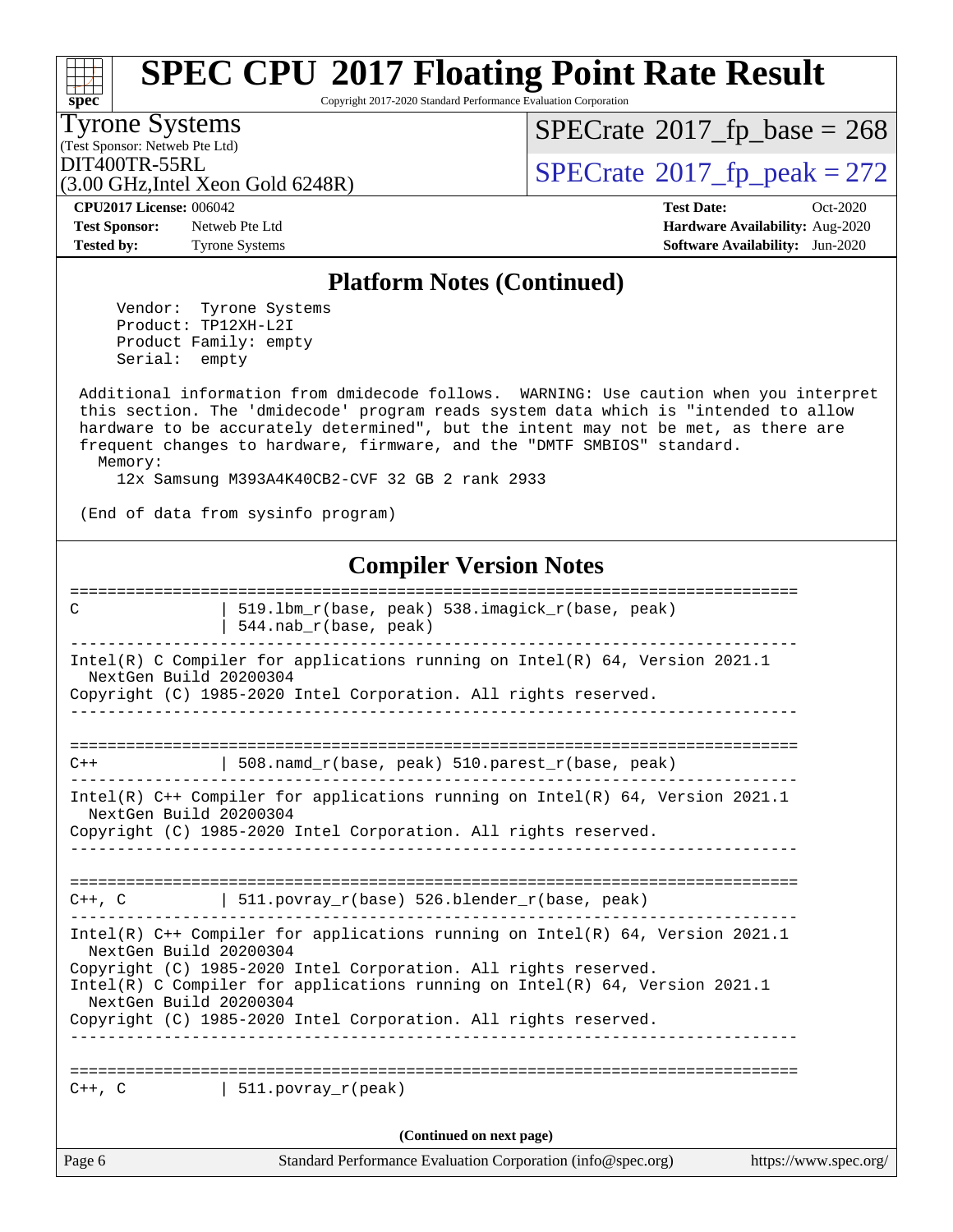# **[spec](http://www.spec.org/)**

# **[SPEC CPU](http://www.spec.org/auto/cpu2017/Docs/result-fields.html#SPECCPU2017FloatingPointRateResult)[2017 Floating Point Rate Result](http://www.spec.org/auto/cpu2017/Docs/result-fields.html#SPECCPU2017FloatingPointRateResult)**

Copyright 2017-2020 Standard Performance Evaluation Corporation

(Test Sponsor: Netweb Pte Ltd) Tyrone Systems

 $SPECTate$ <sup>®</sup>[2017\\_fp\\_base =](http://www.spec.org/auto/cpu2017/Docs/result-fields.html#SPECrate2017fpbase) 268

(3.00 GHz,Intel Xeon Gold 6248R)

DIT400TR-55RL<br>(3.00 GHz Intel Xeon Gold 6248R)  $\text{SPECrate}$  $\text{SPECrate}$  $\text{SPECrate}$ <sup>®</sup>[2017\\_fp\\_peak = 2](http://www.spec.org/auto/cpu2017/Docs/result-fields.html#SPECrate2017fppeak)72

**[CPU2017 License:](http://www.spec.org/auto/cpu2017/Docs/result-fields.html#CPU2017License)** 006042 **[Test Date:](http://www.spec.org/auto/cpu2017/Docs/result-fields.html#TestDate)** Oct-2020 **[Test Sponsor:](http://www.spec.org/auto/cpu2017/Docs/result-fields.html#TestSponsor)** Netweb Pte Ltd **[Hardware Availability:](http://www.spec.org/auto/cpu2017/Docs/result-fields.html#HardwareAvailability)** Aug-2020 **[Tested by:](http://www.spec.org/auto/cpu2017/Docs/result-fields.html#Testedby)** Tyrone Systems **[Software Availability:](http://www.spec.org/auto/cpu2017/Docs/result-fields.html#SoftwareAvailability)** Jun-2020

### **[Compiler Version Notes \(Continued\)](http://www.spec.org/auto/cpu2017/Docs/result-fields.html#CompilerVersionNotes)**

| (Continued on next page)                                                                                                                                                         |  |
|----------------------------------------------------------------------------------------------------------------------------------------------------------------------------------|--|
| 503.bwaves_r(base, peak) 549.fotonik3d_r(base, peak)<br>Fortran                                                                                                                  |  |
|                                                                                                                                                                                  |  |
| 64, Version 19.1.1.217 Build 20200306<br>Copyright (C) 1985-2020 Intel Corporation. All rights reserved.                                                                         |  |
| Copyright (C) 1985-2020 Intel Corporation. All rights reserved.<br>$Intel(R)$ Fortran Intel(R) 64 Compiler for applications running on Intel(R)                                  |  |
| NextGen Build 20200304                                                                                                                                                           |  |
| Copyright (C) 1985-2020 Intel Corporation. All rights reserved.<br>Intel(R) C Compiler for applications running on $Intel(R) 64$ , Version 2021.1                                |  |
| NextGen Build 20200304                                                                                                                                                           |  |
| Intel(R) $C++$ Compiler for applications running on Intel(R) 64, Version 2021.1                                                                                                  |  |
| $C++$ , C, Fortran   507.cactuBSSN_r(base, peak)                                                                                                                                 |  |
| Copyright (C) 1985-2020 Intel Corporation. All rights reserved.                                                                                                                  |  |
| Copyright (C) 1985-2020 Intel Corporation. All rights reserved.<br>Intel(R) C Intel(R) 64 Compiler for applications running on Intel(R) 64,<br>Version 19.1.1.217 Build 20200306 |  |
| Intel(R) C++ Intel(R) 64 Compiler for applications running on Intel(R) 64,<br>Version 19.1.1.217 Build 20200306                                                                  |  |
| $C++$ , $C$   511.povray_r(peak)                                                                                                                                                 |  |
|                                                                                                                                                                                  |  |
| Copyright (C) 1985-2020 Intel Corporation. All rights reserved.                                                                                                                  |  |
| Intel(R) C Compiler for applications running on $Intel(R) 64$ , Version 2021.1<br>NextGen Build 20200304                                                                         |  |
| NextGen Build 20200304<br>Copyright (C) 1985-2020 Intel Corporation. All rights reserved.                                                                                        |  |
| Intel(R) $C++$ Compiler for applications running on Intel(R) 64, Version 2021.1                                                                                                  |  |
| $C++$ , C   511.povray_r(base) 526.blender_r(base, peak)                                                                                                                         |  |
|                                                                                                                                                                                  |  |
| Version 19.1.1.217 Build 20200306<br>Copyright (C) 1985-2020 Intel Corporation. All rights reserved.                                                                             |  |
| Copyright (C) 1985-2020 Intel Corporation. All rights reserved.<br>Intel(R) C Intel(R) 64 Compiler for applications running on Intel(R) 64,                                      |  |
| Version 19.1.1.217 Build 20200306                                                                                                                                                |  |
| Intel(R) $C++$ Intel(R) 64 Compiler for applications running on Intel(R) 64,                                                                                                     |  |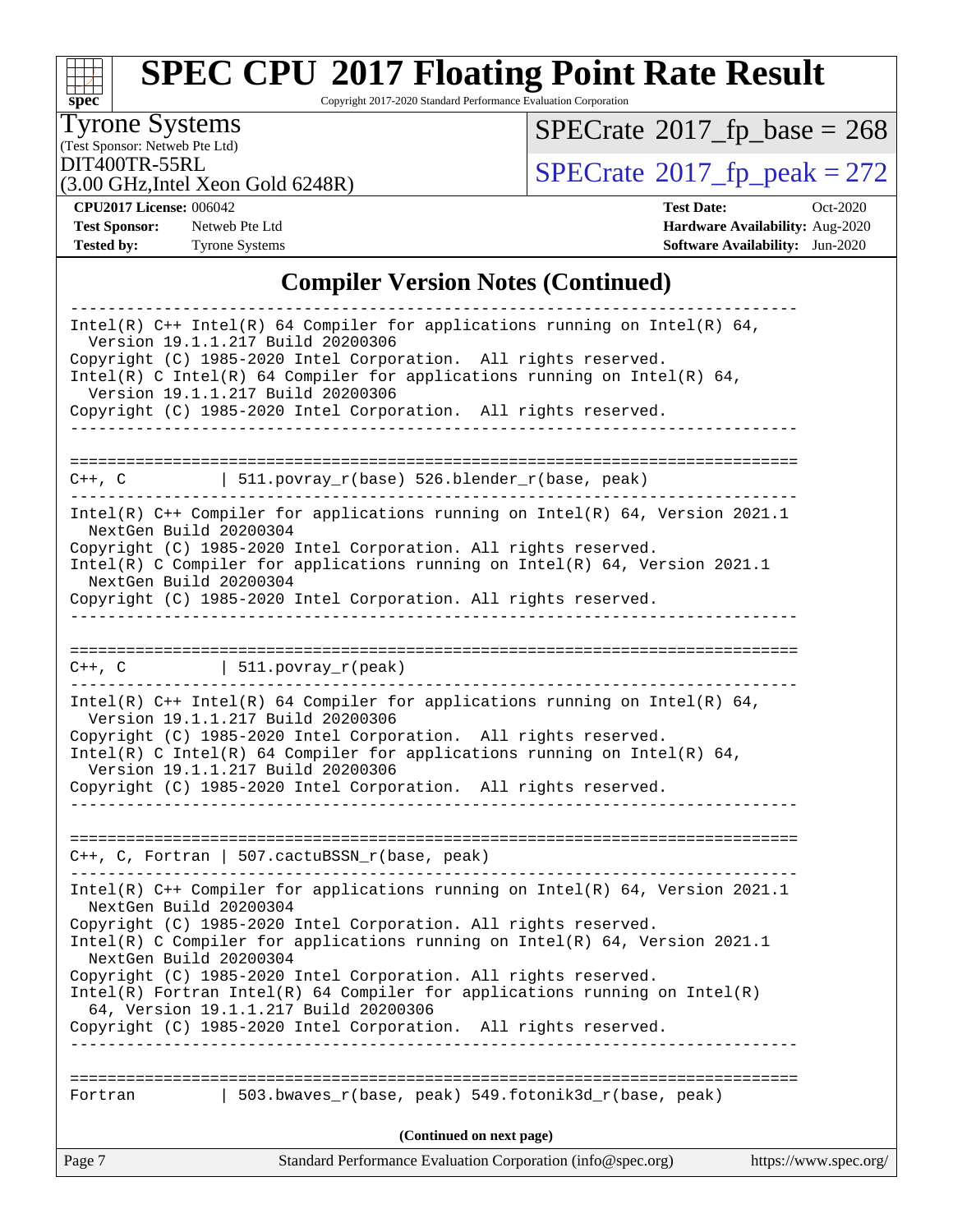# **[spec](http://www.spec.org/)**

# **[SPEC CPU](http://www.spec.org/auto/cpu2017/Docs/result-fields.html#SPECCPU2017FloatingPointRateResult)[2017 Floating Point Rate Result](http://www.spec.org/auto/cpu2017/Docs/result-fields.html#SPECCPU2017FloatingPointRateResult)**

Copyright 2017-2020 Standard Performance Evaluation Corporation

(Test Sponsor: Netweb Pte Ltd) Tyrone Systems

 $SPECTate$ <sup>®</sup>[2017\\_fp\\_base =](http://www.spec.org/auto/cpu2017/Docs/result-fields.html#SPECrate2017fpbase) 268

(3.00 GHz,Intel Xeon Gold 6248R)

DIT400TR-55RL<br>(3.00 GHz Intel Xeon Gold 6248R)  $\text{SPECrate}$  $\text{SPECrate}$  $\text{SPECrate}$ <sup>®</sup>[2017\\_fp\\_peak = 2](http://www.spec.org/auto/cpu2017/Docs/result-fields.html#SPECrate2017fppeak)72

**[CPU2017 License:](http://www.spec.org/auto/cpu2017/Docs/result-fields.html#CPU2017License)** 006042 **[Test Date:](http://www.spec.org/auto/cpu2017/Docs/result-fields.html#TestDate)** Oct-2020 **[Test Sponsor:](http://www.spec.org/auto/cpu2017/Docs/result-fields.html#TestSponsor)** Netweb Pte Ltd **[Hardware Availability:](http://www.spec.org/auto/cpu2017/Docs/result-fields.html#HardwareAvailability)** Aug-2020 **[Tested by:](http://www.spec.org/auto/cpu2017/Docs/result-fields.html#Testedby)** Tyrone Systems **[Software Availability:](http://www.spec.org/auto/cpu2017/Docs/result-fields.html#SoftwareAvailability)** Jun-2020

### **[Compiler Version Notes \(Continued\)](http://www.spec.org/auto/cpu2017/Docs/result-fields.html#CompilerVersionNotes)**

| Standard Performance Evaluation Corporation (info@spec.org)<br>https://www.spec.org/<br>Page 8                                                                                                                                                                                                                                                                                                                  |  |
|-----------------------------------------------------------------------------------------------------------------------------------------------------------------------------------------------------------------------------------------------------------------------------------------------------------------------------------------------------------------------------------------------------------------|--|
| (Continued on next page)                                                                                                                                                                                                                                                                                                                                                                                        |  |
| $Intel(R)$ Fortran Intel(R) 64 Compiler for applications running on Intel(R)<br>64, Version 19.1.1.217 Build 20200306<br>Copyright (C) 1985-2020 Intel Corporation. All rights reserved.<br>Intel(R) C Intel(R) 64 Compiler for applications running on Intel(R) 64,                                                                                                                                            |  |
| 521.wrf_r(peak)<br>Fortran, C                                                                                                                                                                                                                                                                                                                                                                                   |  |
| $Intel(R)$ Fortran Intel(R) 64 Compiler for applications running on Intel(R)<br>64, Version 19.1.1.217 Build 20200306<br>Copyright (C) 1985-2020 Intel Corporation. All rights reserved.<br>Intel(R) C Compiler for applications running on $Intel(R) 64$ , Version 2021.1<br>NextGen Build 20200304<br>Copyright (C) 1985-2020 Intel Corporation. All rights reserved.                                         |  |
| Fortran, $C$   521.wrf_r(base) 527.cam4_r(base, peak)                                                                                                                                                                                                                                                                                                                                                           |  |
| $Intel(R)$ Fortran Intel(R) 64 Compiler for applications running on Intel(R)<br>64, Version 19.1.1.217 Build 20200306<br>Copyright (C) 1985-2020 Intel Corporation. All rights reserved.<br>Intel(R) C Intel(R) 64 Compiler for applications running on Intel(R) 64,<br>Version 19.1.1.217 Build 20200306<br>Copyright (C) 1985-2020 Intel Corporation. All rights reserved.<br>------------------------------- |  |
| Fortran, $C$   521.wrf_r(peak)                                                                                                                                                                                                                                                                                                                                                                                  |  |
| Intel(R) Fortran Intel(R) 64 Compiler for applications running on Intel(R)<br>64, Version 19.1.1.217 Build 20200306<br>Copyright (C) 1985-2020 Intel Corporation. All rights reserved.<br>Intel(R) C Compiler for applications running on $Intel(R) 64$ , Version 2021.1<br>NextGen Build 20200304<br>Copyright (C) 1985-2020 Intel Corporation. All rights reserved.                                           |  |
| Fortran, $C$   521.wrf_r(base) 527.cam4_r(base, peak)                                                                                                                                                                                                                                                                                                                                                           |  |
| $Intel(R)$ Fortran Intel(R) 64 Compiler for applications running on Intel(R)<br>64, Version 19.1.1.217 Build 20200306<br>Copyright (C) 1985-2020 Intel Corporation. All rights reserved.                                                                                                                                                                                                                        |  |
| 554.roms_r(base, peak)                                                                                                                                                                                                                                                                                                                                                                                          |  |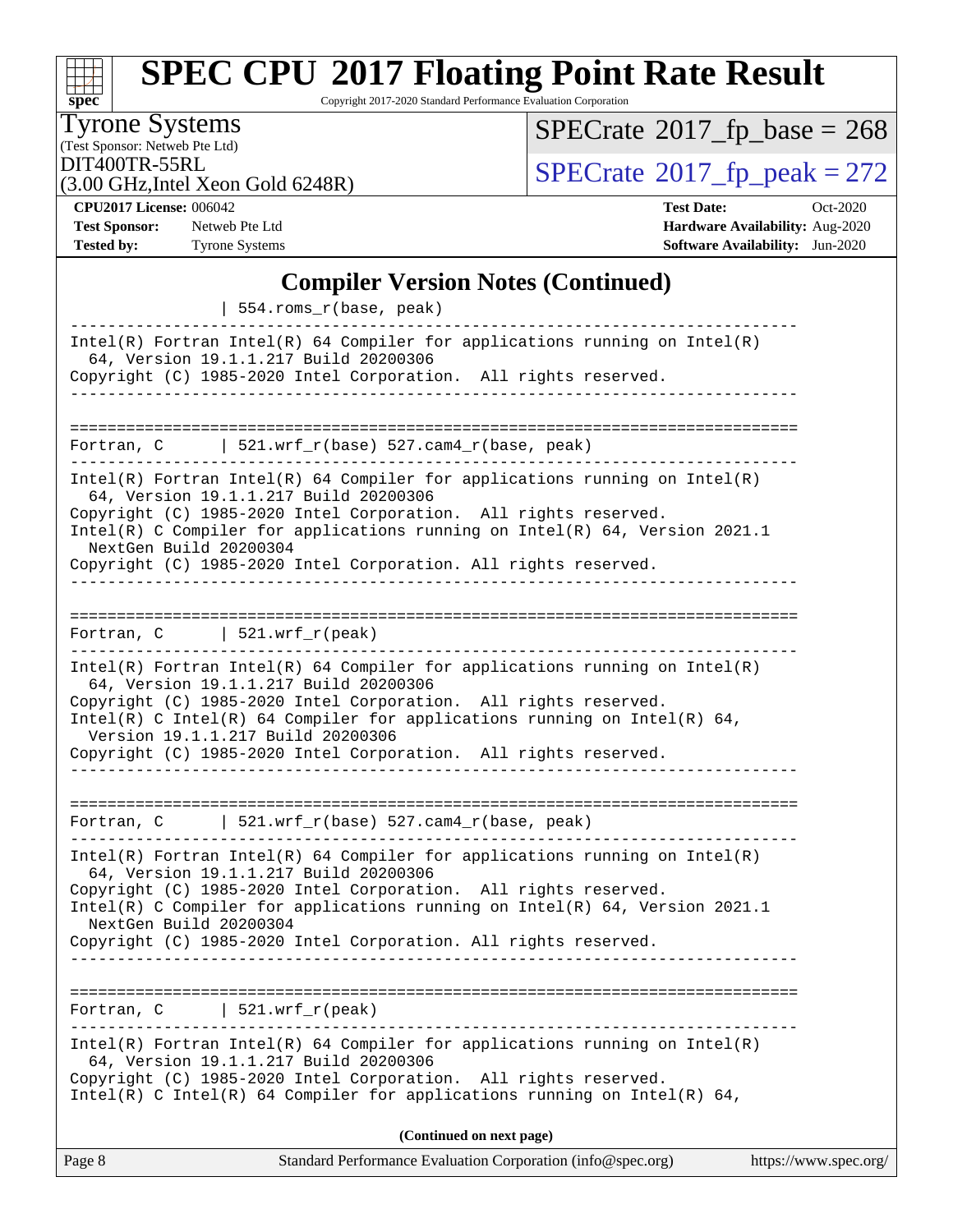

Copyright 2017-2020 Standard Performance Evaluation Corporation

#### Tyrone Systems

(Test Sponsor: Netweb Pte Ltd)

 $SPECTate$ <sup>®</sup>[2017\\_fp\\_base =](http://www.spec.org/auto/cpu2017/Docs/result-fields.html#SPECrate2017fpbase) 268

(3.00 GHz,Intel Xeon Gold 6248R)

 $DIT400TR-55RL$ <br>(3.00 GHz Intel Xeon Gold 6248R) [SPECrate](http://www.spec.org/auto/cpu2017/Docs/result-fields.html#SPECrate2017fppeak)®[2017\\_fp\\_peak = 2](http://www.spec.org/auto/cpu2017/Docs/result-fields.html#SPECrate2017fppeak)72

**[Test Sponsor:](http://www.spec.org/auto/cpu2017/Docs/result-fields.html#TestSponsor)** Netweb Pte Ltd **[Hardware Availability:](http://www.spec.org/auto/cpu2017/Docs/result-fields.html#HardwareAvailability)** Aug-2020

**[CPU2017 License:](http://www.spec.org/auto/cpu2017/Docs/result-fields.html#CPU2017License)** 006042 **[Test Date:](http://www.spec.org/auto/cpu2017/Docs/result-fields.html#TestDate)** Oct-2020 **[Tested by:](http://www.spec.org/auto/cpu2017/Docs/result-fields.html#Testedby)** Tyrone Systems **[Software Availability:](http://www.spec.org/auto/cpu2017/Docs/result-fields.html#SoftwareAvailability)** Jun-2020

### **[Compiler Version Notes \(Continued\)](http://www.spec.org/auto/cpu2017/Docs/result-fields.html#CompilerVersionNotes)**

Version 19.1.1.217 Build 20200306

Copyright (C) 1985-2020 Intel Corporation. All rights reserved.

------------------------------------------------------------------------------

### **[Base Compiler Invocation](http://www.spec.org/auto/cpu2017/Docs/result-fields.html#BaseCompilerInvocation)**

[C benchmarks](http://www.spec.org/auto/cpu2017/Docs/result-fields.html#Cbenchmarks):

[icc](http://www.spec.org/cpu2017/results/res2020q4/cpu2017-20201012-24148.flags.html#user_CCbase_intel_icc_66fc1ee009f7361af1fbd72ca7dcefbb700085f36577c54f309893dd4ec40d12360134090235512931783d35fd58c0460139e722d5067c5574d8eaf2b3e37e92)

[C++ benchmarks:](http://www.spec.org/auto/cpu2017/Docs/result-fields.html#CXXbenchmarks) [icpc](http://www.spec.org/cpu2017/results/res2020q4/cpu2017-20201012-24148.flags.html#user_CXXbase_intel_icpc_c510b6838c7f56d33e37e94d029a35b4a7bccf4766a728ee175e80a419847e808290a9b78be685c44ab727ea267ec2f070ec5dc83b407c0218cded6866a35d07)

[Fortran benchmarks](http://www.spec.org/auto/cpu2017/Docs/result-fields.html#Fortranbenchmarks): [ifort](http://www.spec.org/cpu2017/results/res2020q4/cpu2017-20201012-24148.flags.html#user_FCbase_intel_ifort_8111460550e3ca792625aed983ce982f94888b8b503583aa7ba2b8303487b4d8a21a13e7191a45c5fd58ff318f48f9492884d4413fa793fd88dd292cad7027ca)

[Benchmarks using both Fortran and C](http://www.spec.org/auto/cpu2017/Docs/result-fields.html#BenchmarksusingbothFortranandC): [ifort](http://www.spec.org/cpu2017/results/res2020q4/cpu2017-20201012-24148.flags.html#user_CC_FCbase_intel_ifort_8111460550e3ca792625aed983ce982f94888b8b503583aa7ba2b8303487b4d8a21a13e7191a45c5fd58ff318f48f9492884d4413fa793fd88dd292cad7027ca) [icc](http://www.spec.org/cpu2017/results/res2020q4/cpu2017-20201012-24148.flags.html#user_CC_FCbase_intel_icc_66fc1ee009f7361af1fbd72ca7dcefbb700085f36577c54f309893dd4ec40d12360134090235512931783d35fd58c0460139e722d5067c5574d8eaf2b3e37e92)

[Benchmarks using both C and C++](http://www.spec.org/auto/cpu2017/Docs/result-fields.html#BenchmarksusingbothCandCXX): [icpc](http://www.spec.org/cpu2017/results/res2020q4/cpu2017-20201012-24148.flags.html#user_CC_CXXbase_intel_icpc_c510b6838c7f56d33e37e94d029a35b4a7bccf4766a728ee175e80a419847e808290a9b78be685c44ab727ea267ec2f070ec5dc83b407c0218cded6866a35d07) [icc](http://www.spec.org/cpu2017/results/res2020q4/cpu2017-20201012-24148.flags.html#user_CC_CXXbase_intel_icc_66fc1ee009f7361af1fbd72ca7dcefbb700085f36577c54f309893dd4ec40d12360134090235512931783d35fd58c0460139e722d5067c5574d8eaf2b3e37e92)

[Benchmarks using Fortran, C, and C++:](http://www.spec.org/auto/cpu2017/Docs/result-fields.html#BenchmarksusingFortranCandCXX) [icpc](http://www.spec.org/cpu2017/results/res2020q4/cpu2017-20201012-24148.flags.html#user_CC_CXX_FCbase_intel_icpc_c510b6838c7f56d33e37e94d029a35b4a7bccf4766a728ee175e80a419847e808290a9b78be685c44ab727ea267ec2f070ec5dc83b407c0218cded6866a35d07) [icc](http://www.spec.org/cpu2017/results/res2020q4/cpu2017-20201012-24148.flags.html#user_CC_CXX_FCbase_intel_icc_66fc1ee009f7361af1fbd72ca7dcefbb700085f36577c54f309893dd4ec40d12360134090235512931783d35fd58c0460139e722d5067c5574d8eaf2b3e37e92) [ifort](http://www.spec.org/cpu2017/results/res2020q4/cpu2017-20201012-24148.flags.html#user_CC_CXX_FCbase_intel_ifort_8111460550e3ca792625aed983ce982f94888b8b503583aa7ba2b8303487b4d8a21a13e7191a45c5fd58ff318f48f9492884d4413fa793fd88dd292cad7027ca)

## **[Base Portability Flags](http://www.spec.org/auto/cpu2017/Docs/result-fields.html#BasePortabilityFlags)**

 503.bwaves\_r: [-DSPEC\\_LP64](http://www.spec.org/cpu2017/results/res2020q4/cpu2017-20201012-24148.flags.html#suite_basePORTABILITY503_bwaves_r_DSPEC_LP64) 507.cactuBSSN\_r: [-DSPEC\\_LP64](http://www.spec.org/cpu2017/results/res2020q4/cpu2017-20201012-24148.flags.html#suite_basePORTABILITY507_cactuBSSN_r_DSPEC_LP64) 508.namd\_r: [-DSPEC\\_LP64](http://www.spec.org/cpu2017/results/res2020q4/cpu2017-20201012-24148.flags.html#suite_basePORTABILITY508_namd_r_DSPEC_LP64) 510.parest\_r: [-DSPEC\\_LP64](http://www.spec.org/cpu2017/results/res2020q4/cpu2017-20201012-24148.flags.html#suite_basePORTABILITY510_parest_r_DSPEC_LP64) 511.povray\_r: [-DSPEC\\_LP64](http://www.spec.org/cpu2017/results/res2020q4/cpu2017-20201012-24148.flags.html#suite_basePORTABILITY511_povray_r_DSPEC_LP64) 519.lbm\_r: [-DSPEC\\_LP64](http://www.spec.org/cpu2017/results/res2020q4/cpu2017-20201012-24148.flags.html#suite_basePORTABILITY519_lbm_r_DSPEC_LP64) 521.wrf\_r: [-DSPEC\\_LP64](http://www.spec.org/cpu2017/results/res2020q4/cpu2017-20201012-24148.flags.html#suite_basePORTABILITY521_wrf_r_DSPEC_LP64) [-DSPEC\\_CASE\\_FLAG](http://www.spec.org/cpu2017/results/res2020q4/cpu2017-20201012-24148.flags.html#b521.wrf_r_baseCPORTABILITY_DSPEC_CASE_FLAG) [-convert big\\_endian](http://www.spec.org/cpu2017/results/res2020q4/cpu2017-20201012-24148.flags.html#user_baseFPORTABILITY521_wrf_r_convert_big_endian_c3194028bc08c63ac5d04de18c48ce6d347e4e562e8892b8bdbdc0214820426deb8554edfa529a3fb25a586e65a3d812c835984020483e7e73212c4d31a38223) 526.blender\_r: [-DSPEC\\_LP64](http://www.spec.org/cpu2017/results/res2020q4/cpu2017-20201012-24148.flags.html#suite_basePORTABILITY526_blender_r_DSPEC_LP64) [-DSPEC\\_LINUX](http://www.spec.org/cpu2017/results/res2020q4/cpu2017-20201012-24148.flags.html#b526.blender_r_baseCPORTABILITY_DSPEC_LINUX) [-funsigned-char](http://www.spec.org/cpu2017/results/res2020q4/cpu2017-20201012-24148.flags.html#user_baseCPORTABILITY526_blender_r_force_uchar_40c60f00ab013830e2dd6774aeded3ff59883ba5a1fc5fc14077f794d777847726e2a5858cbc7672e36e1b067e7e5c1d9a74f7176df07886a243d7cc18edfe67) 527.cam4\_r: [-DSPEC\\_LP64](http://www.spec.org/cpu2017/results/res2020q4/cpu2017-20201012-24148.flags.html#suite_basePORTABILITY527_cam4_r_DSPEC_LP64) [-DSPEC\\_CASE\\_FLAG](http://www.spec.org/cpu2017/results/res2020q4/cpu2017-20201012-24148.flags.html#b527.cam4_r_baseCPORTABILITY_DSPEC_CASE_FLAG) 538.imagick\_r: [-DSPEC\\_LP64](http://www.spec.org/cpu2017/results/res2020q4/cpu2017-20201012-24148.flags.html#suite_basePORTABILITY538_imagick_r_DSPEC_LP64) 544.nab\_r: [-DSPEC\\_LP64](http://www.spec.org/cpu2017/results/res2020q4/cpu2017-20201012-24148.flags.html#suite_basePORTABILITY544_nab_r_DSPEC_LP64) 549.fotonik3d\_r: [-DSPEC\\_LP64](http://www.spec.org/cpu2017/results/res2020q4/cpu2017-20201012-24148.flags.html#suite_basePORTABILITY549_fotonik3d_r_DSPEC_LP64) 554.roms\_r: [-DSPEC\\_LP64](http://www.spec.org/cpu2017/results/res2020q4/cpu2017-20201012-24148.flags.html#suite_basePORTABILITY554_roms_r_DSPEC_LP64)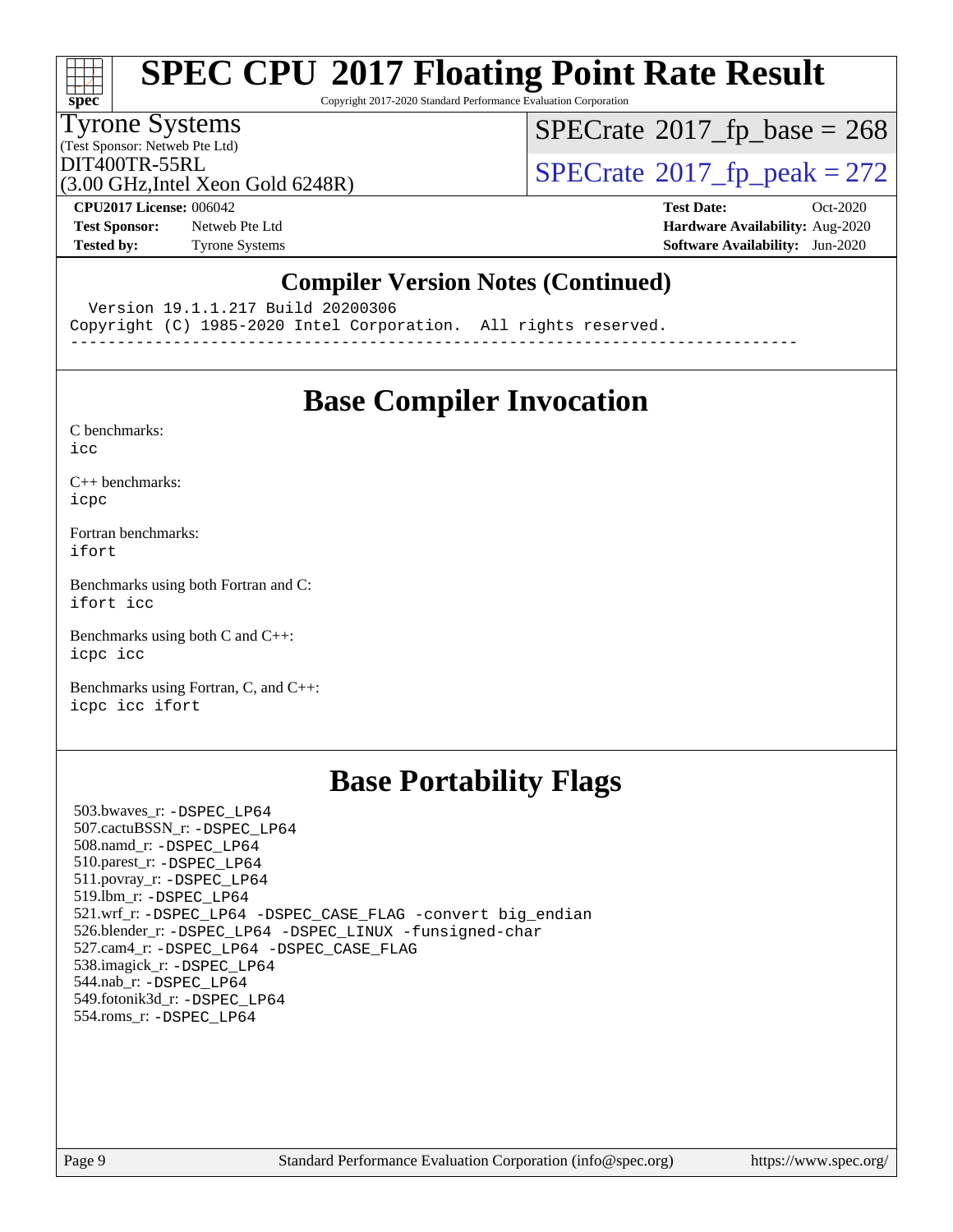#### **[SPEC CPU](http://www.spec.org/auto/cpu2017/Docs/result-fields.html#SPECCPU2017FloatingPointRateResult)[2017 Floating Point Rate Result](http://www.spec.org/auto/cpu2017/Docs/result-fields.html#SPECCPU2017FloatingPointRateResult)**  $+\ +$ **[spec](http://www.spec.org/)** Copyright 2017-2020 Standard Performance Evaluation Corporation Tyrone Systems  $SPECTate$ <sup>®</sup>[2017\\_fp\\_base =](http://www.spec.org/auto/cpu2017/Docs/result-fields.html#SPECrate2017fpbase) 268 (Test Sponsor: Netweb Pte Ltd)  $\text{DIT400TR-55RL}$ <br>(3.00 GHz Intel Xeon Gold 6248R)  $\text{SPECrate}$  $\text{SPECrate}$  $\text{SPECrate}$ <sup>®</sup>[2017\\_fp\\_peak = 2](http://www.spec.org/auto/cpu2017/Docs/result-fields.html#SPECrate2017fppeak)72 (3.00 GHz,Intel Xeon Gold 6248R) **[CPU2017 License:](http://www.spec.org/auto/cpu2017/Docs/result-fields.html#CPU2017License)** 006042 **[Test Date:](http://www.spec.org/auto/cpu2017/Docs/result-fields.html#TestDate)** Oct-2020 **[Test Sponsor:](http://www.spec.org/auto/cpu2017/Docs/result-fields.html#TestSponsor)** Netweb Pte Ltd **[Hardware Availability:](http://www.spec.org/auto/cpu2017/Docs/result-fields.html#HardwareAvailability)** Aug-2020 **[Tested by:](http://www.spec.org/auto/cpu2017/Docs/result-fields.html#Testedby)** Tyrone Systems **[Software Availability:](http://www.spec.org/auto/cpu2017/Docs/result-fields.html#SoftwareAvailability)** Jun-2020 **[Base Optimization Flags](http://www.spec.org/auto/cpu2017/Docs/result-fields.html#BaseOptimizationFlags)** [C benchmarks](http://www.spec.org/auto/cpu2017/Docs/result-fields.html#Cbenchmarks): [-m64](http://www.spec.org/cpu2017/results/res2020q4/cpu2017-20201012-24148.flags.html#user_CCbase_m64-icc) [-qnextgen](http://www.spec.org/cpu2017/results/res2020q4/cpu2017-20201012-24148.flags.html#user_CCbase_f-qnextgen) [-std=c11](http://www.spec.org/cpu2017/results/res2020q4/cpu2017-20201012-24148.flags.html#user_CCbase_std-icc-std_0e1c27790398a4642dfca32ffe6c27b5796f9c2d2676156f2e42c9c44eaad0c049b1cdb667a270c34d979996257aeb8fc440bfb01818dbc9357bd9d174cb8524) [-Wl,-plugin-opt=-x86-branches-within-32B-boundaries](http://www.spec.org/cpu2017/results/res2020q4/cpu2017-20201012-24148.flags.html#user_CCbase_f-x86-branches-within-32B-boundaries_0098b4e4317ae60947b7b728078a624952a08ac37a3c797dfb4ffeb399e0c61a9dd0f2f44ce917e9361fb9076ccb15e7824594512dd315205382d84209e912f3) [-Wl,-z,muldefs](http://www.spec.org/cpu2017/results/res2020q4/cpu2017-20201012-24148.flags.html#user_CCbase_link_force_multiple1_b4cbdb97b34bdee9ceefcfe54f4c8ea74255f0b02a4b23e853cdb0e18eb4525ac79b5a88067c842dd0ee6996c24547a27a4b99331201badda8798ef8a743f577) [-fuse-ld=gold](http://www.spec.org/cpu2017/results/res2020q4/cpu2017-20201012-24148.flags.html#user_CCbase_f-fuse-ld_920b3586e2b8c6e0748b9c84fa9b744736ba725a32cab14ad8f3d4ad28eecb2f59d1144823d2e17006539a88734fe1fc08fc3035f7676166309105a78aaabc32) [-xCORE-AVX512](http://www.spec.org/cpu2017/results/res2020q4/cpu2017-20201012-24148.flags.html#user_CCbase_f-xCORE-AVX512) [-Ofast](http://www.spec.org/cpu2017/results/res2020q4/cpu2017-20201012-24148.flags.html#user_CCbase_f-Ofast) [-ffast-math](http://www.spec.org/cpu2017/results/res2020q4/cpu2017-20201012-24148.flags.html#user_CCbase_f-ffast-math) [-flto](http://www.spec.org/cpu2017/results/res2020q4/cpu2017-20201012-24148.flags.html#user_CCbase_f-flto) [-mfpmath=sse](http://www.spec.org/cpu2017/results/res2020q4/cpu2017-20201012-24148.flags.html#user_CCbase_f-mfpmath_70eb8fac26bde974f8ab713bc9086c5621c0b8d2f6c86f38af0bd7062540daf19db5f3a066d8c6684be05d84c9b6322eb3b5be6619d967835195b93d6c02afa1) [-funroll-loops](http://www.spec.org/cpu2017/results/res2020q4/cpu2017-20201012-24148.flags.html#user_CCbase_f-funroll-loops) [-qopt-mem-layout-trans=4](http://www.spec.org/cpu2017/results/res2020q4/cpu2017-20201012-24148.flags.html#user_CCbase_f-qopt-mem-layout-trans_fa39e755916c150a61361b7846f310bcdf6f04e385ef281cadf3647acec3f0ae266d1a1d22d972a7087a248fd4e6ca390a3634700869573d231a252c784941a8) [-L/usr/local/je5.0.1-64/lib](http://www.spec.org/cpu2017/results/res2020q4/cpu2017-20201012-24148.flags.html#user_CCbase_jemalloc_link_path64_4b10a636b7bce113509b17f3bd0d6226c5fb2346b9178c2d0232c14f04ab830f976640479e5c33dc2bcbbdad86ecfb6634cbbd4418746f06f368b512fced5394) [-ljemalloc](http://www.spec.org/cpu2017/results/res2020q4/cpu2017-20201012-24148.flags.html#user_CCbase_jemalloc_link_lib_d1249b907c500fa1c0672f44f562e3d0f79738ae9e3c4a9c376d49f265a04b9c99b167ecedbf6711b3085be911c67ff61f150a17b3472be731631ba4d0471706) [C++ benchmarks](http://www.spec.org/auto/cpu2017/Docs/result-fields.html#CXXbenchmarks): [-m64](http://www.spec.org/cpu2017/results/res2020q4/cpu2017-20201012-24148.flags.html#user_CXXbase_m64-icc) [-qnextgen](http://www.spec.org/cpu2017/results/res2020q4/cpu2017-20201012-24148.flags.html#user_CXXbase_f-qnextgen) [-Wl,-plugin-opt=-x86-branches-within-32B-boundaries](http://www.spec.org/cpu2017/results/res2020q4/cpu2017-20201012-24148.flags.html#user_CXXbase_f-x86-branches-within-32B-boundaries_0098b4e4317ae60947b7b728078a624952a08ac37a3c797dfb4ffeb399e0c61a9dd0f2f44ce917e9361fb9076ccb15e7824594512dd315205382d84209e912f3) [-Wl,-z,muldefs](http://www.spec.org/cpu2017/results/res2020q4/cpu2017-20201012-24148.flags.html#user_CXXbase_link_force_multiple1_b4cbdb97b34bdee9ceefcfe54f4c8ea74255f0b02a4b23e853cdb0e18eb4525ac79b5a88067c842dd0ee6996c24547a27a4b99331201badda8798ef8a743f577) [-fuse-ld=gold](http://www.spec.org/cpu2017/results/res2020q4/cpu2017-20201012-24148.flags.html#user_CXXbase_f-fuse-ld_920b3586e2b8c6e0748b9c84fa9b744736ba725a32cab14ad8f3d4ad28eecb2f59d1144823d2e17006539a88734fe1fc08fc3035f7676166309105a78aaabc32) [-xCORE-AVX512](http://www.spec.org/cpu2017/results/res2020q4/cpu2017-20201012-24148.flags.html#user_CXXbase_f-xCORE-AVX512) [-Ofast](http://www.spec.org/cpu2017/results/res2020q4/cpu2017-20201012-24148.flags.html#user_CXXbase_f-Ofast) [-ffast-math](http://www.spec.org/cpu2017/results/res2020q4/cpu2017-20201012-24148.flags.html#user_CXXbase_f-ffast-math) [-flto](http://www.spec.org/cpu2017/results/res2020q4/cpu2017-20201012-24148.flags.html#user_CXXbase_f-flto) [-mfpmath=sse](http://www.spec.org/cpu2017/results/res2020q4/cpu2017-20201012-24148.flags.html#user_CXXbase_f-mfpmath_70eb8fac26bde974f8ab713bc9086c5621c0b8d2f6c86f38af0bd7062540daf19db5f3a066d8c6684be05d84c9b6322eb3b5be6619d967835195b93d6c02afa1) [-funroll-loops](http://www.spec.org/cpu2017/results/res2020q4/cpu2017-20201012-24148.flags.html#user_CXXbase_f-funroll-loops) [-qopt-mem-layout-trans=4](http://www.spec.org/cpu2017/results/res2020q4/cpu2017-20201012-24148.flags.html#user_CXXbase_f-qopt-mem-layout-trans_fa39e755916c150a61361b7846f310bcdf6f04e385ef281cadf3647acec3f0ae266d1a1d22d972a7087a248fd4e6ca390a3634700869573d231a252c784941a8) [-L/usr/local/je5.0.1-64/lib](http://www.spec.org/cpu2017/results/res2020q4/cpu2017-20201012-24148.flags.html#user_CXXbase_jemalloc_link_path64_4b10a636b7bce113509b17f3bd0d6226c5fb2346b9178c2d0232c14f04ab830f976640479e5c33dc2bcbbdad86ecfb6634cbbd4418746f06f368b512fced5394) [-ljemalloc](http://www.spec.org/cpu2017/results/res2020q4/cpu2017-20201012-24148.flags.html#user_CXXbase_jemalloc_link_lib_d1249b907c500fa1c0672f44f562e3d0f79738ae9e3c4a9c376d49f265a04b9c99b167ecedbf6711b3085be911c67ff61f150a17b3472be731631ba4d0471706) [Fortran benchmarks:](http://www.spec.org/auto/cpu2017/Docs/result-fields.html#Fortranbenchmarks) [-m64](http://www.spec.org/cpu2017/results/res2020q4/cpu2017-20201012-24148.flags.html#user_FCbase_m64-icc) [-Wl,-plugin-opt=-x86-branches-within-32B-boundaries](http://www.spec.org/cpu2017/results/res2020q4/cpu2017-20201012-24148.flags.html#user_FCbase_f-x86-branches-within-32B-boundaries_0098b4e4317ae60947b7b728078a624952a08ac37a3c797dfb4ffeb399e0c61a9dd0f2f44ce917e9361fb9076ccb15e7824594512dd315205382d84209e912f3) [-Wl,-z,muldefs](http://www.spec.org/cpu2017/results/res2020q4/cpu2017-20201012-24148.flags.html#user_FCbase_link_force_multiple1_b4cbdb97b34bdee9ceefcfe54f4c8ea74255f0b02a4b23e853cdb0e18eb4525ac79b5a88067c842dd0ee6996c24547a27a4b99331201badda8798ef8a743f577) [-fuse-ld=gold](http://www.spec.org/cpu2017/results/res2020q4/cpu2017-20201012-24148.flags.html#user_FCbase_f-fuse-ld_920b3586e2b8c6e0748b9c84fa9b744736ba725a32cab14ad8f3d4ad28eecb2f59d1144823d2e17006539a88734fe1fc08fc3035f7676166309105a78aaabc32) [-xCORE-AVX512](http://www.spec.org/cpu2017/results/res2020q4/cpu2017-20201012-24148.flags.html#user_FCbase_f-xCORE-AVX512) [-O3](http://www.spec.org/cpu2017/results/res2020q4/cpu2017-20201012-24148.flags.html#user_FCbase_f-O3) [-ipo](http://www.spec.org/cpu2017/results/res2020q4/cpu2017-20201012-24148.flags.html#user_FCbase_f-ipo) [-no-prec-div](http://www.spec.org/cpu2017/results/res2020q4/cpu2017-20201012-24148.flags.html#user_FCbase_f-no-prec-div) [-qopt-prefetch](http://www.spec.org/cpu2017/results/res2020q4/cpu2017-20201012-24148.flags.html#user_FCbase_f-qopt-prefetch) [-ffinite-math-only](http://www.spec.org/cpu2017/results/res2020q4/cpu2017-20201012-24148.flags.html#user_FCbase_f_finite_math_only_cb91587bd2077682c4b38af759c288ed7c732db004271a9512da14a4f8007909a5f1427ecbf1a0fb78ff2a814402c6114ac565ca162485bbcae155b5e4258871) [-qopt-multiple-gather-scatter-by-shuffles](http://www.spec.org/cpu2017/results/res2020q4/cpu2017-20201012-24148.flags.html#user_FCbase_f-qopt-multiple-gather-scatter-by-shuffles) [-qopt-mem-layout-trans=4](http://www.spec.org/cpu2017/results/res2020q4/cpu2017-20201012-24148.flags.html#user_FCbase_f-qopt-mem-layout-trans_fa39e755916c150a61361b7846f310bcdf6f04e385ef281cadf3647acec3f0ae266d1a1d22d972a7087a248fd4e6ca390a3634700869573d231a252c784941a8) [-nostandard-realloc-lhs](http://www.spec.org/cpu2017/results/res2020q4/cpu2017-20201012-24148.flags.html#user_FCbase_f_2003_std_realloc_82b4557e90729c0f113870c07e44d33d6f5a304b4f63d4c15d2d0f1fab99f5daaed73bdb9275d9ae411527f28b936061aa8b9c8f2d63842963b95c9dd6426b8a) [-align array32byte](http://www.spec.org/cpu2017/results/res2020q4/cpu2017-20201012-24148.flags.html#user_FCbase_align_array32byte_b982fe038af199962ba9a80c053b8342c548c85b40b8e86eb3cc33dee0d7986a4af373ac2d51c3f7cf710a18d62fdce2948f201cd044323541f22fc0fffc51b6) [-auto](http://www.spec.org/cpu2017/results/res2020q4/cpu2017-20201012-24148.flags.html#user_FCbase_f-auto) [-mbranches-within-32B-boundaries](http://www.spec.org/cpu2017/results/res2020q4/cpu2017-20201012-24148.flags.html#user_FCbase_f-mbranches-within-32B-boundaries) [-L/usr/local/je5.0.1-64/lib](http://www.spec.org/cpu2017/results/res2020q4/cpu2017-20201012-24148.flags.html#user_FCbase_jemalloc_link_path64_4b10a636b7bce113509b17f3bd0d6226c5fb2346b9178c2d0232c14f04ab830f976640479e5c33dc2bcbbdad86ecfb6634cbbd4418746f06f368b512fced5394) [-ljemalloc](http://www.spec.org/cpu2017/results/res2020q4/cpu2017-20201012-24148.flags.html#user_FCbase_jemalloc_link_lib_d1249b907c500fa1c0672f44f562e3d0f79738ae9e3c4a9c376d49f265a04b9c99b167ecedbf6711b3085be911c67ff61f150a17b3472be731631ba4d0471706) [Benchmarks using both Fortran and C](http://www.spec.org/auto/cpu2017/Docs/result-fields.html#BenchmarksusingbothFortranandC): [-m64](http://www.spec.org/cpu2017/results/res2020q4/cpu2017-20201012-24148.flags.html#user_CC_FCbase_m64-icc) [-qnextgen](http://www.spec.org/cpu2017/results/res2020q4/cpu2017-20201012-24148.flags.html#user_CC_FCbase_f-qnextgen) [-std=c11](http://www.spec.org/cpu2017/results/res2020q4/cpu2017-20201012-24148.flags.html#user_CC_FCbase_std-icc-std_0e1c27790398a4642dfca32ffe6c27b5796f9c2d2676156f2e42c9c44eaad0c049b1cdb667a270c34d979996257aeb8fc440bfb01818dbc9357bd9d174cb8524) [-Wl,-plugin-opt=-x86-branches-within-32B-boundaries](http://www.spec.org/cpu2017/results/res2020q4/cpu2017-20201012-24148.flags.html#user_CC_FCbase_f-x86-branches-within-32B-boundaries_0098b4e4317ae60947b7b728078a624952a08ac37a3c797dfb4ffeb399e0c61a9dd0f2f44ce917e9361fb9076ccb15e7824594512dd315205382d84209e912f3) [-Wl,-z,muldefs](http://www.spec.org/cpu2017/results/res2020q4/cpu2017-20201012-24148.flags.html#user_CC_FCbase_link_force_multiple1_b4cbdb97b34bdee9ceefcfe54f4c8ea74255f0b02a4b23e853cdb0e18eb4525ac79b5a88067c842dd0ee6996c24547a27a4b99331201badda8798ef8a743f577) [-fuse-ld=gold](http://www.spec.org/cpu2017/results/res2020q4/cpu2017-20201012-24148.flags.html#user_CC_FCbase_f-fuse-ld_920b3586e2b8c6e0748b9c84fa9b744736ba725a32cab14ad8f3d4ad28eecb2f59d1144823d2e17006539a88734fe1fc08fc3035f7676166309105a78aaabc32) [-xCORE-AVX512](http://www.spec.org/cpu2017/results/res2020q4/cpu2017-20201012-24148.flags.html#user_CC_FCbase_f-xCORE-AVX512) [-Ofast](http://www.spec.org/cpu2017/results/res2020q4/cpu2017-20201012-24148.flags.html#user_CC_FCbase_f-Ofast) [-ffast-math](http://www.spec.org/cpu2017/results/res2020q4/cpu2017-20201012-24148.flags.html#user_CC_FCbase_f-ffast-math) [-flto](http://www.spec.org/cpu2017/results/res2020q4/cpu2017-20201012-24148.flags.html#user_CC_FCbase_f-flto) [-mfpmath=sse](http://www.spec.org/cpu2017/results/res2020q4/cpu2017-20201012-24148.flags.html#user_CC_FCbase_f-mfpmath_70eb8fac26bde974f8ab713bc9086c5621c0b8d2f6c86f38af0bd7062540daf19db5f3a066d8c6684be05d84c9b6322eb3b5be6619d967835195b93d6c02afa1) [-funroll-loops](http://www.spec.org/cpu2017/results/res2020q4/cpu2017-20201012-24148.flags.html#user_CC_FCbase_f-funroll-loops) [-qopt-mem-layout-trans=4](http://www.spec.org/cpu2017/results/res2020q4/cpu2017-20201012-24148.flags.html#user_CC_FCbase_f-qopt-mem-layout-trans_fa39e755916c150a61361b7846f310bcdf6f04e385ef281cadf3647acec3f0ae266d1a1d22d972a7087a248fd4e6ca390a3634700869573d231a252c784941a8) [-O3](http://www.spec.org/cpu2017/results/res2020q4/cpu2017-20201012-24148.flags.html#user_CC_FCbase_f-O3) [-ipo](http://www.spec.org/cpu2017/results/res2020q4/cpu2017-20201012-24148.flags.html#user_CC_FCbase_f-ipo) [-no-prec-div](http://www.spec.org/cpu2017/results/res2020q4/cpu2017-20201012-24148.flags.html#user_CC_FCbase_f-no-prec-div) [-qopt-prefetch](http://www.spec.org/cpu2017/results/res2020q4/cpu2017-20201012-24148.flags.html#user_CC_FCbase_f-qopt-prefetch) [-ffinite-math-only](http://www.spec.org/cpu2017/results/res2020q4/cpu2017-20201012-24148.flags.html#user_CC_FCbase_f_finite_math_only_cb91587bd2077682c4b38af759c288ed7c732db004271a9512da14a4f8007909a5f1427ecbf1a0fb78ff2a814402c6114ac565ca162485bbcae155b5e4258871) [-qopt-multiple-gather-scatter-by-shuffles](http://www.spec.org/cpu2017/results/res2020q4/cpu2017-20201012-24148.flags.html#user_CC_FCbase_f-qopt-multiple-gather-scatter-by-shuffles) [-nostandard-realloc-lhs](http://www.spec.org/cpu2017/results/res2020q4/cpu2017-20201012-24148.flags.html#user_CC_FCbase_f_2003_std_realloc_82b4557e90729c0f113870c07e44d33d6f5a304b4f63d4c15d2d0f1fab99f5daaed73bdb9275d9ae411527f28b936061aa8b9c8f2d63842963b95c9dd6426b8a) [-align array32byte](http://www.spec.org/cpu2017/results/res2020q4/cpu2017-20201012-24148.flags.html#user_CC_FCbase_align_array32byte_b982fe038af199962ba9a80c053b8342c548c85b40b8e86eb3cc33dee0d7986a4af373ac2d51c3f7cf710a18d62fdce2948f201cd044323541f22fc0fffc51b6) [-auto](http://www.spec.org/cpu2017/results/res2020q4/cpu2017-20201012-24148.flags.html#user_CC_FCbase_f-auto) [-mbranches-within-32B-boundaries](http://www.spec.org/cpu2017/results/res2020q4/cpu2017-20201012-24148.flags.html#user_CC_FCbase_f-mbranches-within-32B-boundaries) [-L/usr/local/je5.0.1-64/lib](http://www.spec.org/cpu2017/results/res2020q4/cpu2017-20201012-24148.flags.html#user_CC_FCbase_jemalloc_link_path64_4b10a636b7bce113509b17f3bd0d6226c5fb2346b9178c2d0232c14f04ab830f976640479e5c33dc2bcbbdad86ecfb6634cbbd4418746f06f368b512fced5394) [-ljemalloc](http://www.spec.org/cpu2017/results/res2020q4/cpu2017-20201012-24148.flags.html#user_CC_FCbase_jemalloc_link_lib_d1249b907c500fa1c0672f44f562e3d0f79738ae9e3c4a9c376d49f265a04b9c99b167ecedbf6711b3085be911c67ff61f150a17b3472be731631ba4d0471706) [Benchmarks using both C and C++:](http://www.spec.org/auto/cpu2017/Docs/result-fields.html#BenchmarksusingbothCandCXX) [-m64](http://www.spec.org/cpu2017/results/res2020q4/cpu2017-20201012-24148.flags.html#user_CC_CXXbase_m64-icc) [-qnextgen](http://www.spec.org/cpu2017/results/res2020q4/cpu2017-20201012-24148.flags.html#user_CC_CXXbase_f-qnextgen) [-std=c11](http://www.spec.org/cpu2017/results/res2020q4/cpu2017-20201012-24148.flags.html#user_CC_CXXbase_std-icc-std_0e1c27790398a4642dfca32ffe6c27b5796f9c2d2676156f2e42c9c44eaad0c049b1cdb667a270c34d979996257aeb8fc440bfb01818dbc9357bd9d174cb8524) [-Wl,-plugin-opt=-x86-branches-within-32B-boundaries](http://www.spec.org/cpu2017/results/res2020q4/cpu2017-20201012-24148.flags.html#user_CC_CXXbase_f-x86-branches-within-32B-boundaries_0098b4e4317ae60947b7b728078a624952a08ac37a3c797dfb4ffeb399e0c61a9dd0f2f44ce917e9361fb9076ccb15e7824594512dd315205382d84209e912f3) [-Wl,-z,muldefs](http://www.spec.org/cpu2017/results/res2020q4/cpu2017-20201012-24148.flags.html#user_CC_CXXbase_link_force_multiple1_b4cbdb97b34bdee9ceefcfe54f4c8ea74255f0b02a4b23e853cdb0e18eb4525ac79b5a88067c842dd0ee6996c24547a27a4b99331201badda8798ef8a743f577) [-fuse-ld=gold](http://www.spec.org/cpu2017/results/res2020q4/cpu2017-20201012-24148.flags.html#user_CC_CXXbase_f-fuse-ld_920b3586e2b8c6e0748b9c84fa9b744736ba725a32cab14ad8f3d4ad28eecb2f59d1144823d2e17006539a88734fe1fc08fc3035f7676166309105a78aaabc32) [-xCORE-AVX512](http://www.spec.org/cpu2017/results/res2020q4/cpu2017-20201012-24148.flags.html#user_CC_CXXbase_f-xCORE-AVX512) [-Ofast](http://www.spec.org/cpu2017/results/res2020q4/cpu2017-20201012-24148.flags.html#user_CC_CXXbase_f-Ofast) [-ffast-math](http://www.spec.org/cpu2017/results/res2020q4/cpu2017-20201012-24148.flags.html#user_CC_CXXbase_f-ffast-math) [-flto](http://www.spec.org/cpu2017/results/res2020q4/cpu2017-20201012-24148.flags.html#user_CC_CXXbase_f-flto) [-mfpmath=sse](http://www.spec.org/cpu2017/results/res2020q4/cpu2017-20201012-24148.flags.html#user_CC_CXXbase_f-mfpmath_70eb8fac26bde974f8ab713bc9086c5621c0b8d2f6c86f38af0bd7062540daf19db5f3a066d8c6684be05d84c9b6322eb3b5be6619d967835195b93d6c02afa1) [-funroll-loops](http://www.spec.org/cpu2017/results/res2020q4/cpu2017-20201012-24148.flags.html#user_CC_CXXbase_f-funroll-loops) [-qopt-mem-layout-trans=4](http://www.spec.org/cpu2017/results/res2020q4/cpu2017-20201012-24148.flags.html#user_CC_CXXbase_f-qopt-mem-layout-trans_fa39e755916c150a61361b7846f310bcdf6f04e385ef281cadf3647acec3f0ae266d1a1d22d972a7087a248fd4e6ca390a3634700869573d231a252c784941a8) [-L/usr/local/je5.0.1-64/lib](http://www.spec.org/cpu2017/results/res2020q4/cpu2017-20201012-24148.flags.html#user_CC_CXXbase_jemalloc_link_path64_4b10a636b7bce113509b17f3bd0d6226c5fb2346b9178c2d0232c14f04ab830f976640479e5c33dc2bcbbdad86ecfb6634cbbd4418746f06f368b512fced5394) [-ljemalloc](http://www.spec.org/cpu2017/results/res2020q4/cpu2017-20201012-24148.flags.html#user_CC_CXXbase_jemalloc_link_lib_d1249b907c500fa1c0672f44f562e3d0f79738ae9e3c4a9c376d49f265a04b9c99b167ecedbf6711b3085be911c67ff61f150a17b3472be731631ba4d0471706) [Benchmarks using Fortran, C, and C++](http://www.spec.org/auto/cpu2017/Docs/result-fields.html#BenchmarksusingFortranCandCXX): [-m64](http://www.spec.org/cpu2017/results/res2020q4/cpu2017-20201012-24148.flags.html#user_CC_CXX_FCbase_m64-icc) [-qnextgen](http://www.spec.org/cpu2017/results/res2020q4/cpu2017-20201012-24148.flags.html#user_CC_CXX_FCbase_f-qnextgen) [-std=c11](http://www.spec.org/cpu2017/results/res2020q4/cpu2017-20201012-24148.flags.html#user_CC_CXX_FCbase_std-icc-std_0e1c27790398a4642dfca32ffe6c27b5796f9c2d2676156f2e42c9c44eaad0c049b1cdb667a270c34d979996257aeb8fc440bfb01818dbc9357bd9d174cb8524) [-Wl,-plugin-opt=-x86-branches-within-32B-boundaries](http://www.spec.org/cpu2017/results/res2020q4/cpu2017-20201012-24148.flags.html#user_CC_CXX_FCbase_f-x86-branches-within-32B-boundaries_0098b4e4317ae60947b7b728078a624952a08ac37a3c797dfb4ffeb399e0c61a9dd0f2f44ce917e9361fb9076ccb15e7824594512dd315205382d84209e912f3) [-Wl,-z,muldefs](http://www.spec.org/cpu2017/results/res2020q4/cpu2017-20201012-24148.flags.html#user_CC_CXX_FCbase_link_force_multiple1_b4cbdb97b34bdee9ceefcfe54f4c8ea74255f0b02a4b23e853cdb0e18eb4525ac79b5a88067c842dd0ee6996c24547a27a4b99331201badda8798ef8a743f577) [-fuse-ld=gold](http://www.spec.org/cpu2017/results/res2020q4/cpu2017-20201012-24148.flags.html#user_CC_CXX_FCbase_f-fuse-ld_920b3586e2b8c6e0748b9c84fa9b744736ba725a32cab14ad8f3d4ad28eecb2f59d1144823d2e17006539a88734fe1fc08fc3035f7676166309105a78aaabc32) [-xCORE-AVX512](http://www.spec.org/cpu2017/results/res2020q4/cpu2017-20201012-24148.flags.html#user_CC_CXX_FCbase_f-xCORE-AVX512) [-Ofast](http://www.spec.org/cpu2017/results/res2020q4/cpu2017-20201012-24148.flags.html#user_CC_CXX_FCbase_f-Ofast) [-ffast-math](http://www.spec.org/cpu2017/results/res2020q4/cpu2017-20201012-24148.flags.html#user_CC_CXX_FCbase_f-ffast-math) [-flto](http://www.spec.org/cpu2017/results/res2020q4/cpu2017-20201012-24148.flags.html#user_CC_CXX_FCbase_f-flto) [-mfpmath=sse](http://www.spec.org/cpu2017/results/res2020q4/cpu2017-20201012-24148.flags.html#user_CC_CXX_FCbase_f-mfpmath_70eb8fac26bde974f8ab713bc9086c5621c0b8d2f6c86f38af0bd7062540daf19db5f3a066d8c6684be05d84c9b6322eb3b5be6619d967835195b93d6c02afa1)

[-funroll-loops](http://www.spec.org/cpu2017/results/res2020q4/cpu2017-20201012-24148.flags.html#user_CC_CXX_FCbase_f-funroll-loops) [-qopt-mem-layout-trans=4](http://www.spec.org/cpu2017/results/res2020q4/cpu2017-20201012-24148.flags.html#user_CC_CXX_FCbase_f-qopt-mem-layout-trans_fa39e755916c150a61361b7846f310bcdf6f04e385ef281cadf3647acec3f0ae266d1a1d22d972a7087a248fd4e6ca390a3634700869573d231a252c784941a8) [-O3](http://www.spec.org/cpu2017/results/res2020q4/cpu2017-20201012-24148.flags.html#user_CC_CXX_FCbase_f-O3) [-ipo](http://www.spec.org/cpu2017/results/res2020q4/cpu2017-20201012-24148.flags.html#user_CC_CXX_FCbase_f-ipo) [-no-prec-div](http://www.spec.org/cpu2017/results/res2020q4/cpu2017-20201012-24148.flags.html#user_CC_CXX_FCbase_f-no-prec-div)

[-qopt-prefetch](http://www.spec.org/cpu2017/results/res2020q4/cpu2017-20201012-24148.flags.html#user_CC_CXX_FCbase_f-qopt-prefetch) [-ffinite-math-only](http://www.spec.org/cpu2017/results/res2020q4/cpu2017-20201012-24148.flags.html#user_CC_CXX_FCbase_f_finite_math_only_cb91587bd2077682c4b38af759c288ed7c732db004271a9512da14a4f8007909a5f1427ecbf1a0fb78ff2a814402c6114ac565ca162485bbcae155b5e4258871)

[-qopt-multiple-gather-scatter-by-shuffles](http://www.spec.org/cpu2017/results/res2020q4/cpu2017-20201012-24148.flags.html#user_CC_CXX_FCbase_f-qopt-multiple-gather-scatter-by-shuffles) [-nostandard-realloc-lhs](http://www.spec.org/cpu2017/results/res2020q4/cpu2017-20201012-24148.flags.html#user_CC_CXX_FCbase_f_2003_std_realloc_82b4557e90729c0f113870c07e44d33d6f5a304b4f63d4c15d2d0f1fab99f5daaed73bdb9275d9ae411527f28b936061aa8b9c8f2d63842963b95c9dd6426b8a) [-align array32byte](http://www.spec.org/cpu2017/results/res2020q4/cpu2017-20201012-24148.flags.html#user_CC_CXX_FCbase_align_array32byte_b982fe038af199962ba9a80c053b8342c548c85b40b8e86eb3cc33dee0d7986a4af373ac2d51c3f7cf710a18d62fdce2948f201cd044323541f22fc0fffc51b6) [-auto](http://www.spec.org/cpu2017/results/res2020q4/cpu2017-20201012-24148.flags.html#user_CC_CXX_FCbase_f-auto) [-mbranches-within-32B-boundaries](http://www.spec.org/cpu2017/results/res2020q4/cpu2017-20201012-24148.flags.html#user_CC_CXX_FCbase_f-mbranches-within-32B-boundaries)

**(Continued on next page)**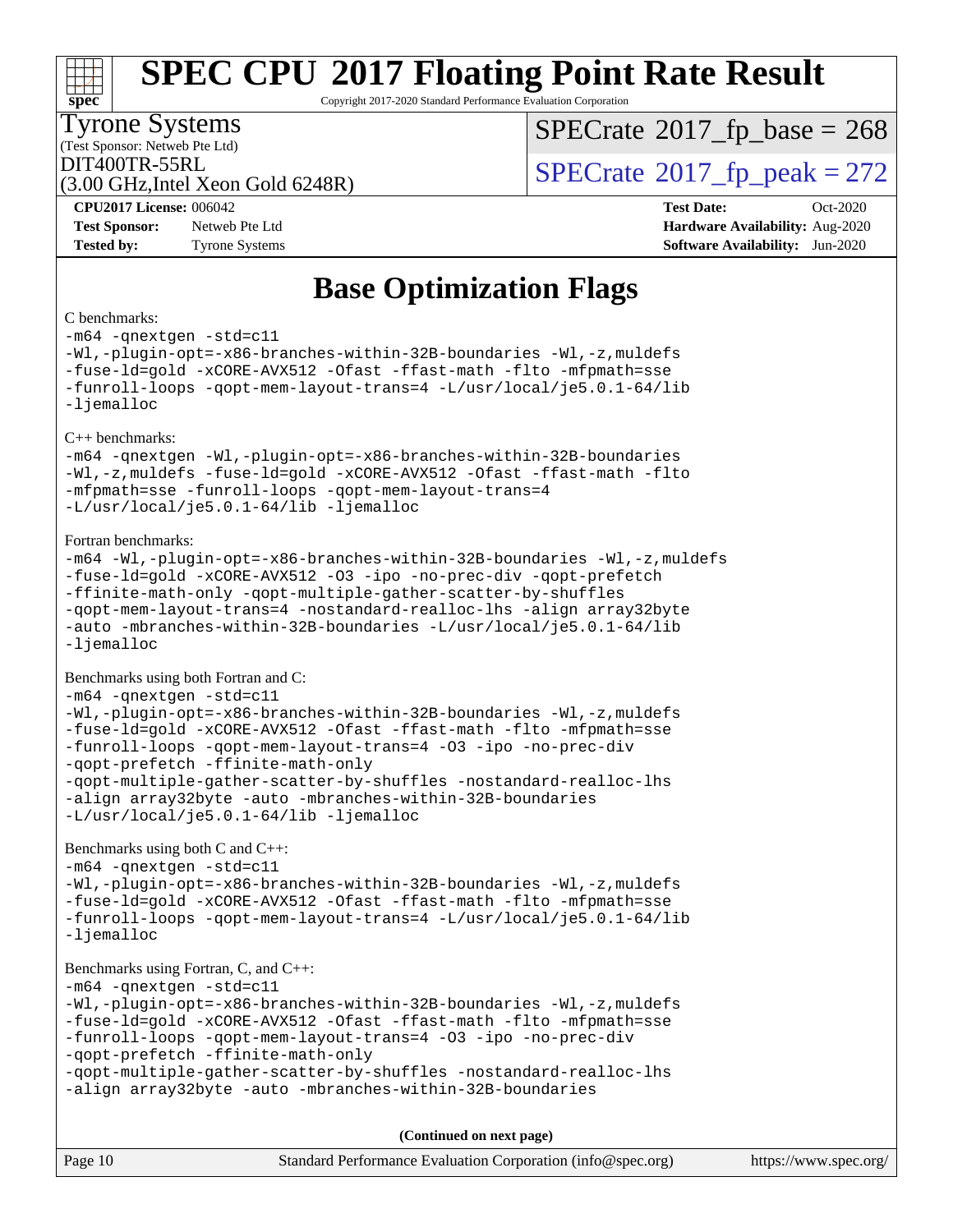# **[spec](http://www.spec.org/)**

# **[SPEC CPU](http://www.spec.org/auto/cpu2017/Docs/result-fields.html#SPECCPU2017FloatingPointRateResult)[2017 Floating Point Rate Result](http://www.spec.org/auto/cpu2017/Docs/result-fields.html#SPECCPU2017FloatingPointRateResult)**

Copyright 2017-2020 Standard Performance Evaluation Corporation

### Tyrone Systems

(Test Sponsor: Netweb Pte Ltd)

 $SPECTate$ <sup>®</sup>[2017\\_fp\\_base =](http://www.spec.org/auto/cpu2017/Docs/result-fields.html#SPECrate2017fpbase) 268

(3.00 GHz,Intel Xeon Gold 6248R)

 $\text{DIT400TR-55RL}$ <br>(3.00 GHz Intel Xeon Gold 6248R)  $\text{SPECrate}$  $\text{SPECrate}$  $\text{SPECrate}$ <sup>®</sup>[2017\\_fp\\_peak = 2](http://www.spec.org/auto/cpu2017/Docs/result-fields.html#SPECrate2017fppeak)72

**[Test Sponsor:](http://www.spec.org/auto/cpu2017/Docs/result-fields.html#TestSponsor)** Netweb Pte Ltd **[Hardware Availability:](http://www.spec.org/auto/cpu2017/Docs/result-fields.html#HardwareAvailability)** Aug-2020 **[Tested by:](http://www.spec.org/auto/cpu2017/Docs/result-fields.html#Testedby)** Tyrone Systems **[Software Availability:](http://www.spec.org/auto/cpu2017/Docs/result-fields.html#SoftwareAvailability)** Jun-2020

**[CPU2017 License:](http://www.spec.org/auto/cpu2017/Docs/result-fields.html#CPU2017License)** 006042 **[Test Date:](http://www.spec.org/auto/cpu2017/Docs/result-fields.html#TestDate)** Oct-2020

## **[Base Optimization Flags \(Continued\)](http://www.spec.org/auto/cpu2017/Docs/result-fields.html#BaseOptimizationFlags)**

[Benchmarks using Fortran, C, and C++](http://www.spec.org/auto/cpu2017/Docs/result-fields.html#BenchmarksusingFortranCandCXX) (continued): [-L/usr/local/je5.0.1-64/lib](http://www.spec.org/cpu2017/results/res2020q4/cpu2017-20201012-24148.flags.html#user_CC_CXX_FCbase_jemalloc_link_path64_4b10a636b7bce113509b17f3bd0d6226c5fb2346b9178c2d0232c14f04ab830f976640479e5c33dc2bcbbdad86ecfb6634cbbd4418746f06f368b512fced5394) [-ljemalloc](http://www.spec.org/cpu2017/results/res2020q4/cpu2017-20201012-24148.flags.html#user_CC_CXX_FCbase_jemalloc_link_lib_d1249b907c500fa1c0672f44f562e3d0f79738ae9e3c4a9c376d49f265a04b9c99b167ecedbf6711b3085be911c67ff61f150a17b3472be731631ba4d0471706)

### **[Peak Compiler Invocation](http://www.spec.org/auto/cpu2017/Docs/result-fields.html#PeakCompilerInvocation)**

| C benchmarks: |  |
|---------------|--|
| icc           |  |

[C++ benchmarks:](http://www.spec.org/auto/cpu2017/Docs/result-fields.html#CXXbenchmarks) [icpc](http://www.spec.org/cpu2017/results/res2020q4/cpu2017-20201012-24148.flags.html#user_CXXpeak_intel_icpc_c510b6838c7f56d33e37e94d029a35b4a7bccf4766a728ee175e80a419847e808290a9b78be685c44ab727ea267ec2f070ec5dc83b407c0218cded6866a35d07)

[Fortran benchmarks](http://www.spec.org/auto/cpu2017/Docs/result-fields.html#Fortranbenchmarks): [ifort](http://www.spec.org/cpu2017/results/res2020q4/cpu2017-20201012-24148.flags.html#user_FCpeak_intel_ifort_8111460550e3ca792625aed983ce982f94888b8b503583aa7ba2b8303487b4d8a21a13e7191a45c5fd58ff318f48f9492884d4413fa793fd88dd292cad7027ca)

[Benchmarks using both Fortran and C](http://www.spec.org/auto/cpu2017/Docs/result-fields.html#BenchmarksusingbothFortranandC): [ifort](http://www.spec.org/cpu2017/results/res2020q4/cpu2017-20201012-24148.flags.html#user_CC_FCpeak_intel_ifort_8111460550e3ca792625aed983ce982f94888b8b503583aa7ba2b8303487b4d8a21a13e7191a45c5fd58ff318f48f9492884d4413fa793fd88dd292cad7027ca) [icc](http://www.spec.org/cpu2017/results/res2020q4/cpu2017-20201012-24148.flags.html#user_CC_FCpeak_intel_icc_66fc1ee009f7361af1fbd72ca7dcefbb700085f36577c54f309893dd4ec40d12360134090235512931783d35fd58c0460139e722d5067c5574d8eaf2b3e37e92)

[Benchmarks using both C and C++](http://www.spec.org/auto/cpu2017/Docs/result-fields.html#BenchmarksusingbothCandCXX): [icpc](http://www.spec.org/cpu2017/results/res2020q4/cpu2017-20201012-24148.flags.html#user_CC_CXXpeak_intel_icpc_c510b6838c7f56d33e37e94d029a35b4a7bccf4766a728ee175e80a419847e808290a9b78be685c44ab727ea267ec2f070ec5dc83b407c0218cded6866a35d07) [icc](http://www.spec.org/cpu2017/results/res2020q4/cpu2017-20201012-24148.flags.html#user_CC_CXXpeak_intel_icc_66fc1ee009f7361af1fbd72ca7dcefbb700085f36577c54f309893dd4ec40d12360134090235512931783d35fd58c0460139e722d5067c5574d8eaf2b3e37e92)

[Benchmarks using Fortran, C, and C++:](http://www.spec.org/auto/cpu2017/Docs/result-fields.html#BenchmarksusingFortranCandCXX) [icpc](http://www.spec.org/cpu2017/results/res2020q4/cpu2017-20201012-24148.flags.html#user_CC_CXX_FCpeak_intel_icpc_c510b6838c7f56d33e37e94d029a35b4a7bccf4766a728ee175e80a419847e808290a9b78be685c44ab727ea267ec2f070ec5dc83b407c0218cded6866a35d07) [icc](http://www.spec.org/cpu2017/results/res2020q4/cpu2017-20201012-24148.flags.html#user_CC_CXX_FCpeak_intel_icc_66fc1ee009f7361af1fbd72ca7dcefbb700085f36577c54f309893dd4ec40d12360134090235512931783d35fd58c0460139e722d5067c5574d8eaf2b3e37e92) [ifort](http://www.spec.org/cpu2017/results/res2020q4/cpu2017-20201012-24148.flags.html#user_CC_CXX_FCpeak_intel_ifort_8111460550e3ca792625aed983ce982f94888b8b503583aa7ba2b8303487b4d8a21a13e7191a45c5fd58ff318f48f9492884d4413fa793fd88dd292cad7027ca)

## **[Peak Portability Flags](http://www.spec.org/auto/cpu2017/Docs/result-fields.html#PeakPortabilityFlags)**

Same as Base Portability Flags

## **[Peak Optimization Flags](http://www.spec.org/auto/cpu2017/Docs/result-fields.html#PeakOptimizationFlags)**

[C benchmarks](http://www.spec.org/auto/cpu2017/Docs/result-fields.html#Cbenchmarks):

519.lbm\_r: basepeak = yes

538.imagick\_r: basepeak = yes

544.nab\_r: basepeak = yes

[C++ benchmarks:](http://www.spec.org/auto/cpu2017/Docs/result-fields.html#CXXbenchmarks)

**(Continued on next page)**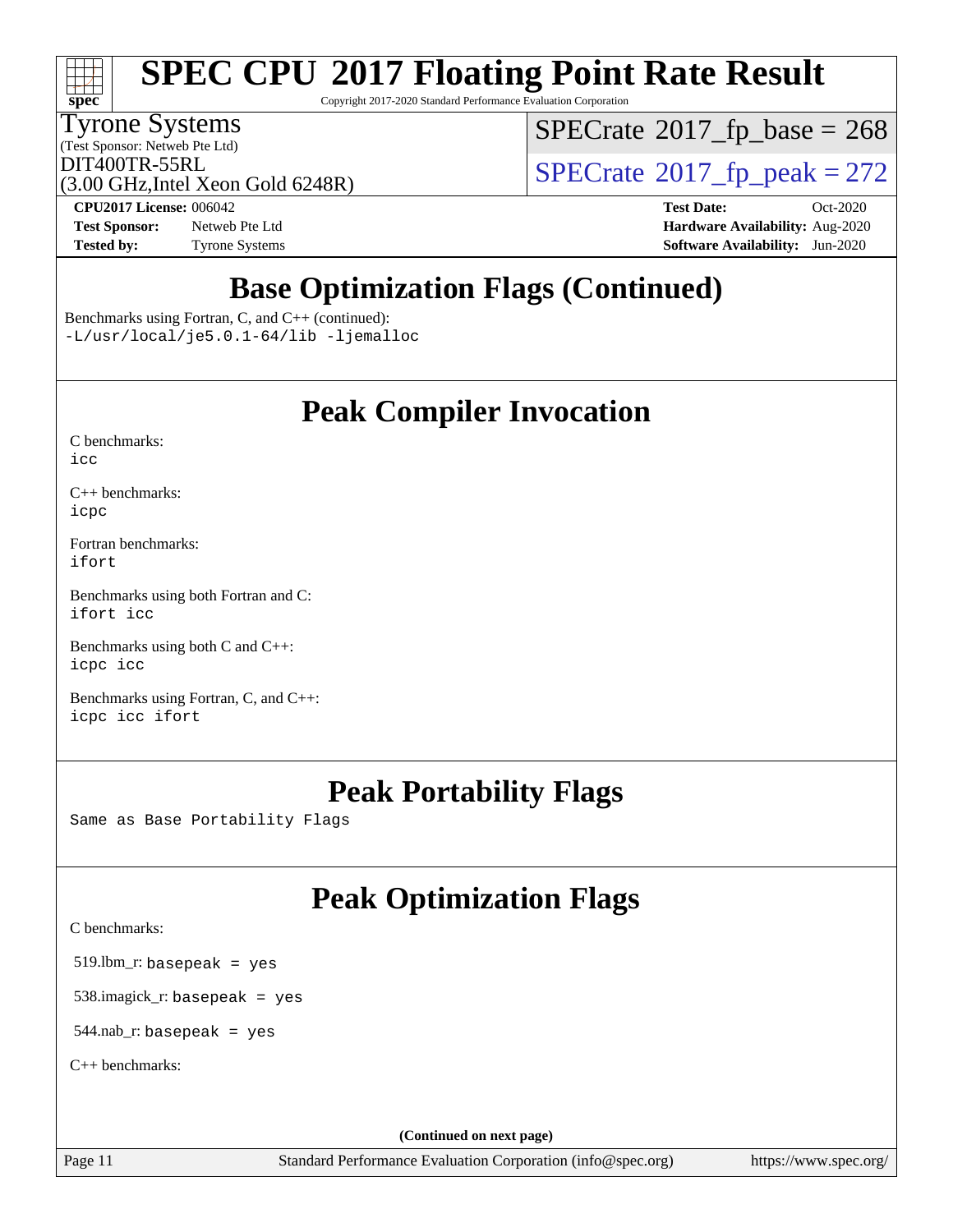

Copyright 2017-2020 Standard Performance Evaluation Corporation

(Test Sponsor: Netweb Pte Ltd) Tyrone Systems

 $SPECTate$ <sup>®</sup>[2017\\_fp\\_base =](http://www.spec.org/auto/cpu2017/Docs/result-fields.html#SPECrate2017fpbase) 268

(3.00 GHz,Intel Xeon Gold 6248R)

 $DIT400TR-55RL$ <br>(3.00 GHz Intel Xeon Gold 6248R) [SPECrate](http://www.spec.org/auto/cpu2017/Docs/result-fields.html#SPECrate2017fppeak)®[2017\\_fp\\_peak = 2](http://www.spec.org/auto/cpu2017/Docs/result-fields.html#SPECrate2017fppeak)72

**[Test Sponsor:](http://www.spec.org/auto/cpu2017/Docs/result-fields.html#TestSponsor)** Netweb Pte Ltd **[Hardware Availability:](http://www.spec.org/auto/cpu2017/Docs/result-fields.html#HardwareAvailability)** Aug-2020 **[Tested by:](http://www.spec.org/auto/cpu2017/Docs/result-fields.html#Testedby)** Tyrone Systems **[Software Availability:](http://www.spec.org/auto/cpu2017/Docs/result-fields.html#SoftwareAvailability)** Jun-2020

**[CPU2017 License:](http://www.spec.org/auto/cpu2017/Docs/result-fields.html#CPU2017License)** 006042 **[Test Date:](http://www.spec.org/auto/cpu2017/Docs/result-fields.html#TestDate)** Oct-2020

## **[Peak Optimization Flags \(Continued\)](http://www.spec.org/auto/cpu2017/Docs/result-fields.html#PeakOptimizationFlags)**

508.namd\_r: basepeak = yes

 510.parest\_r: [-m64](http://www.spec.org/cpu2017/results/res2020q4/cpu2017-20201012-24148.flags.html#user_peakCXXLD510_parest_r_m64-icc) [-qnextgen](http://www.spec.org/cpu2017/results/res2020q4/cpu2017-20201012-24148.flags.html#user_peakCXXLD510_parest_r_f-qnextgen) [-Wl,-plugin-opt=-x86-branches-within-32B-boundaries](http://www.spec.org/cpu2017/results/res2020q4/cpu2017-20201012-24148.flags.html#user_peakLDFLAGS510_parest_r_f-x86-branches-within-32B-boundaries_0098b4e4317ae60947b7b728078a624952a08ac37a3c797dfb4ffeb399e0c61a9dd0f2f44ce917e9361fb9076ccb15e7824594512dd315205382d84209e912f3) [-Wl,-z,muldefs](http://www.spec.org/cpu2017/results/res2020q4/cpu2017-20201012-24148.flags.html#user_peakEXTRA_LDFLAGS510_parest_r_link_force_multiple1_b4cbdb97b34bdee9ceefcfe54f4c8ea74255f0b02a4b23e853cdb0e18eb4525ac79b5a88067c842dd0ee6996c24547a27a4b99331201badda8798ef8a743f577) [-fuse-ld=gold](http://www.spec.org/cpu2017/results/res2020q4/cpu2017-20201012-24148.flags.html#user_peakEXTRA_LDFLAGS510_parest_r_f-fuse-ld_920b3586e2b8c6e0748b9c84fa9b744736ba725a32cab14ad8f3d4ad28eecb2f59d1144823d2e17006539a88734fe1fc08fc3035f7676166309105a78aaabc32) [-xCORE-AVX512](http://www.spec.org/cpu2017/results/res2020q4/cpu2017-20201012-24148.flags.html#user_peakCXXOPTIMIZE510_parest_r_f-xCORE-AVX512) [-Ofast](http://www.spec.org/cpu2017/results/res2020q4/cpu2017-20201012-24148.flags.html#user_peakCXXOPTIMIZE510_parest_r_f-Ofast) [-ffast-math](http://www.spec.org/cpu2017/results/res2020q4/cpu2017-20201012-24148.flags.html#user_peakCXXOPTIMIZE510_parest_r_f-ffast-math) [-flto](http://www.spec.org/cpu2017/results/res2020q4/cpu2017-20201012-24148.flags.html#user_peakCXXOPTIMIZE510_parest_r_f-flto) [-mfpmath=sse](http://www.spec.org/cpu2017/results/res2020q4/cpu2017-20201012-24148.flags.html#user_peakCXXOPTIMIZE510_parest_r_f-mfpmath_70eb8fac26bde974f8ab713bc9086c5621c0b8d2f6c86f38af0bd7062540daf19db5f3a066d8c6684be05d84c9b6322eb3b5be6619d967835195b93d6c02afa1) [-funroll-loops](http://www.spec.org/cpu2017/results/res2020q4/cpu2017-20201012-24148.flags.html#user_peakCXXOPTIMIZE510_parest_r_f-funroll-loops) [-qopt-mem-layout-trans=4](http://www.spec.org/cpu2017/results/res2020q4/cpu2017-20201012-24148.flags.html#user_peakCXXOPTIMIZE510_parest_r_f-qopt-mem-layout-trans_fa39e755916c150a61361b7846f310bcdf6f04e385ef281cadf3647acec3f0ae266d1a1d22d972a7087a248fd4e6ca390a3634700869573d231a252c784941a8) [-L/usr/local/je5.0.1-64/lib](http://www.spec.org/cpu2017/results/res2020q4/cpu2017-20201012-24148.flags.html#user_peakEXTRA_LIBS510_parest_r_jemalloc_link_path64_4b10a636b7bce113509b17f3bd0d6226c5fb2346b9178c2d0232c14f04ab830f976640479e5c33dc2bcbbdad86ecfb6634cbbd4418746f06f368b512fced5394) [-ljemalloc](http://www.spec.org/cpu2017/results/res2020q4/cpu2017-20201012-24148.flags.html#user_peakEXTRA_LIBS510_parest_r_jemalloc_link_lib_d1249b907c500fa1c0672f44f562e3d0f79738ae9e3c4a9c376d49f265a04b9c99b167ecedbf6711b3085be911c67ff61f150a17b3472be731631ba4d0471706)

[Fortran benchmarks](http://www.spec.org/auto/cpu2017/Docs/result-fields.html#Fortranbenchmarks):

```
 503.bwaves_r: -m64 -Wl,-plugin-opt=-x86-branches-within-32B-boundaries
-Wl,-z,muldefs -fuse-ld=gold -xCORE-AVX512 -O3 -ipo
-no-prec-div -qopt-prefetch -ffinite-math-only
-qopt-multiple-gather-scatter-by-shuffles
-qopt-mem-layout-trans=4 -nostandard-realloc-lhs
-align array32byte -auto -mbranches-within-32B-boundaries
-L/usr/local/je5.0.1-64/lib -ljemalloc
```
549.fotonik3d\_r: basepeak = yes

554.roms\_r: Same as 503.bwaves\_r

[Benchmarks using both Fortran and C](http://www.spec.org/auto/cpu2017/Docs/result-fields.html#BenchmarksusingbothFortranandC):

```
 521.wrf_r: -prof-gen(pass 1) -prof-use(pass 2) -xCORE-AVX512 -O3
-ipo -no-prec-div -qopt-prefetch -ffinite-math-only
-qopt-multiple-gather-scatter-by-shuffles
-qopt-mem-layout-trans=4 -mbranches-within-32B-boundaries
-nostandard-realloc-lhs -align array32byte -auto
-L/usr/local/je5.0.1-64/lib -ljemalloc
```
 $527$ .cam $4$ \_r: basepeak = yes

[Benchmarks using both C and C++](http://www.spec.org/auto/cpu2017/Docs/result-fields.html#BenchmarksusingbothCandCXX):

```
 511.povray_r: -prof-gen(pass 1) -prof-use(pass 2) -xCORE-AVX512 -O3
-ipo -no-prec-div -qopt-prefetch -ffinite-math-only
-qopt-multiple-gather-scatter-by-shuffles
-qopt-mem-layout-trans=4 -mbranches-within-32B-boundaries
-L/usr/local/je5.0.1-64/lib -ljemalloc
```
526.blender\_r: basepeak = yes

[Benchmarks using Fortran, C, and C++:](http://www.spec.org/auto/cpu2017/Docs/result-fields.html#BenchmarksusingFortranCandCXX)

**(Continued on next page)**